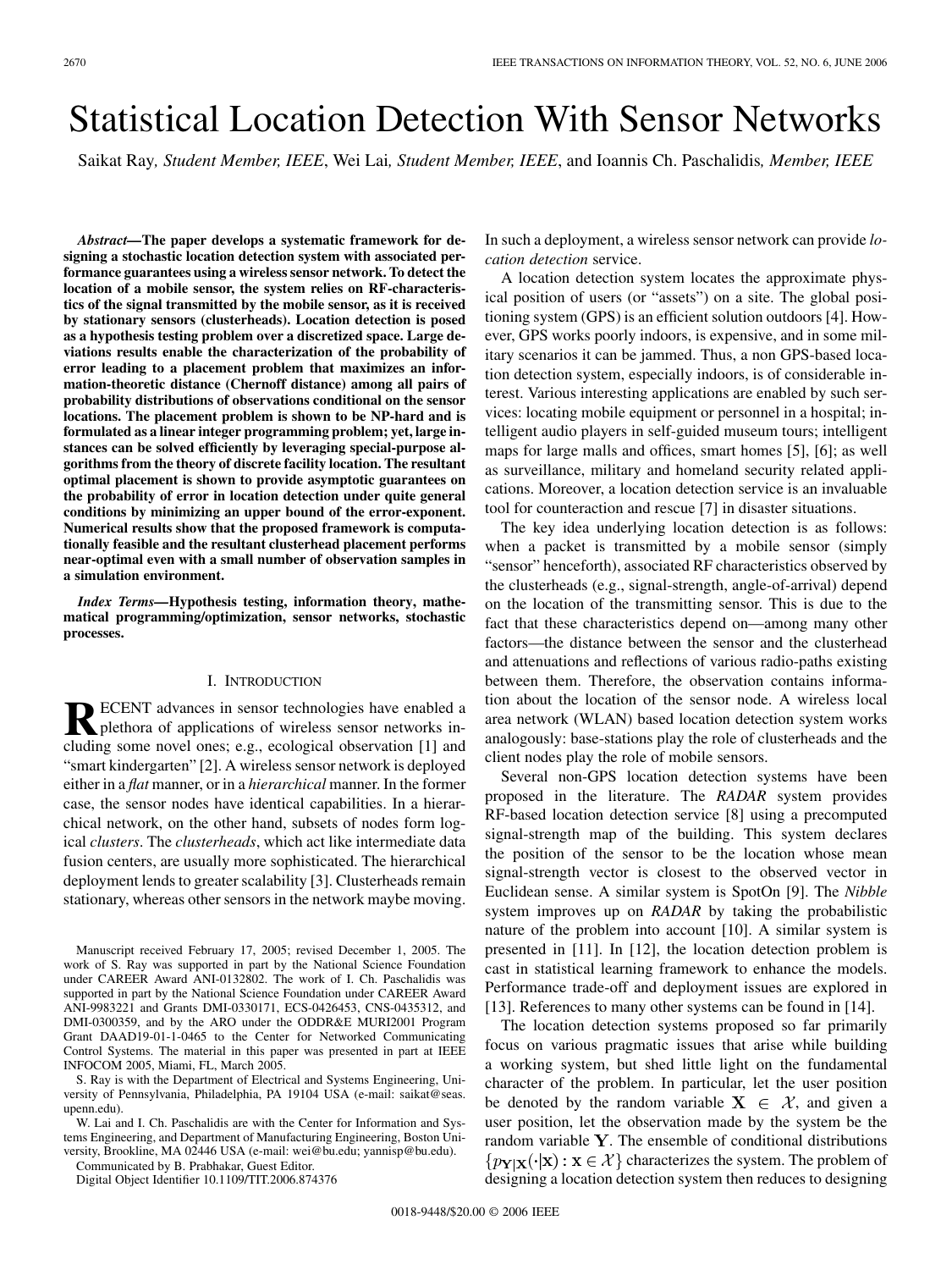a system for which  $Y$  contains maximum amount of "information" about  $X$ . What is then the right design that achieves this goal?

The designer neither has control over the user location—and hence the distribution of  $X$ —nor can achieve the right distribution by means of "coding". However, the ensemble of conditional distributions  $\{p_{\mathbf{Y}|\mathbf{X}}(\cdot|\mathbf{x}) : \mathbf{x} \in \mathcal{X}\}\)$  depends on the positions of the clusterheads. On a typical site, there are many suitable locations for placing clusterheads. Thus, a location detection system can be optimized over possible clusterhead positions. Note that previous works considered clusterhead (base-station) positions to be given [[11\]](#page-13-0), [\[15\]](#page-13-0). Thus, optimization along this line has hitherto been unexplored.

The problem of designing a location detection system boils down to choosing clusterhead positions so that the ensemble of conditional distributions improves the system performance.1 Consider the case when the possible user locations are finite, i.e.,  $|\mathcal{X}| = N$  for some N. Moreover, assume that we have a sequence of observations forming an observation vector  $Y =$  $(Y_1, Y_2, \ldots, Y_n)$ . Suppose now that the system decodes the user position to be  $\hat{\mathbf{X}}$  using the observation Y. Then a plausible design is to choose the clusterhead placement that minimizes the probability of error,  $P[X \neq X]$ .

This approach is however not practical since the probability of error depends on the the distribution of  $X$ , which is usually not known in practice. Moreover, the probability of error also depends on the number of observations,  $n$ . It may happen that a clusterhead placement that is optimal for small  $n$  is not so for large  $n$ . The probability of error is therefore not an intrinsic property of the system.

We resort to information theory to measure the intrinsic ability of a system to distinguish between user locations. Intuitively, if two conditional distributions are "alike", then the system cannot easily distinguish between them. Thus, the conditional distributions should be "disparate" in a well designed system. We use *Chernoff distances* between distributions to make this notion precise. The most intuitive definition of Chernoff distance between two distributions is in terms of their Kullback–Leibler (KL) distance (or KL-divergence, or relative entropy) [[16](#page-13-0)]. Recall that the KL distance between two densities  $p_1(\cdot) = p(\cdot|\mathbf{X} = \mathbf{x}_1)$  and  $p_0(\cdot) = p(\cdot|\mathbf{X} = \mathbf{x}_0)$  is given by

$$
\mathcal{D}(p_1(\cdot)||p_0(\cdot)) \triangleq \int_{\Re^n} p_1(\mathbf{y}) \log \left[ \frac{p_1(\mathbf{y})}{p_0(\mathbf{y})} \right] d\mathbf{y}
$$

We do not use the KL distance since it is not symmetrical. The design of the location detection system, on the other hand, should be symmetric; reordering the user locations does not change anything physically.

Now consider the manifold defined by the distributions of the form

$$
p_{\lambda}(\cdot) = \frac{p_0^{\lambda}(\cdot)p_1^{1-\lambda}(\cdot)}{\int p_0^{\lambda}(y)p_1^{1-\lambda}(y)dy}.
$$

<sup>1</sup>The other possibility is to favorably change the conditional distributions by designing the physical observable signal. Here we assume that the observable signal is given.

The reader can visualize it as a curve connecting  $p_1(\cdot)$  and  $p_0(\cdot)$ parameterized by  $\lambda$ . Let  $\lambda = \lambda^*$  correspond to the density on the manifold satisfying

$$
\mathcal{D}(p_{\lambda^*}(\cdot)||p_0(\cdot)) = \mathcal{D}(p_{\lambda^*}(\cdot)||p_1(\cdot)).
$$

Intuitively,  $p_{\lambda^*}(\cdot)$  is midway between the densities  $p_1(\cdot)$  and  $p_0(\cdot)$  in the KL distance sense. Then, the Chernoff distance between the densities  $p_1(\cdot)$  and  $p_0(\cdot)$  is defined as

$$
d(p_0, p_1) \triangleq \mathcal{D}(p_{\lambda^*}(\cdot)||p_0(\cdot)). \tag{1}
$$

The Chernoff distance measures the separation between these densities. It is nonnegative and vanishes if and only if the densities are equal. Moreover, the Chernoff distance is symmetric.

In this paper, we propose to design a location detection system such that the worst case Chernoff distance between the conditional densities is maximized. It turns out that the asymptotic (as  $n \to \infty$ ) probability of error decreases exponentially. The decay rate is intrinsic to the system in the sense that it is independent of the distribution of  $X$  as well as  $n$ . It only depends on the worst case Chernoff distance. Thus, this approach optimizes the inherent ability of the system to distinguish between user locations.

We consider the case where the possible user locations as well as the possible clusterhead positions are finite. The corresponding location detection system design problem is combinatorial. We formulate the clusterhead placement as a linear integer programming problem with the objective of maximizing the worst case Chernoff distance between the conditional densities over all possible location pairs. Further, in this paper, we develop a special purpose algorithm for solving large instances efficiently. For the resulting placement we provide an asymptotic upper bound and a lower bound on the probability of error in location detection under quite general conditions.

The main contributions of this paper that substantially differ from other existing works are as follows. We

- pose the location detection problem in a rigorous statistical hypothesis testing framework;
- *characterize* system performance;
- *optimize* the intrinsic ability of the system by systematic clusterhead positioning and are able to solve large problem instances efficiently; and
- provide *performance guarantees* on the computed deployment plan.

The rest of this paper is organized as follows. We introduce our system model in Section II. The mathematical results underpinning our proposed framework are contained in Section III. Section IV discusses the clusterhead placement methodology: in particular, the mathematical programming formulation, a fast algorithm, and related performance bounds. We provide numerical results in Section V. Conclusions are in Section VI.

# II. OVERVIEW OF THE SYSTEM

In this section we introduce our system model and some of our notation. Consider a wireless sensor network to be deployed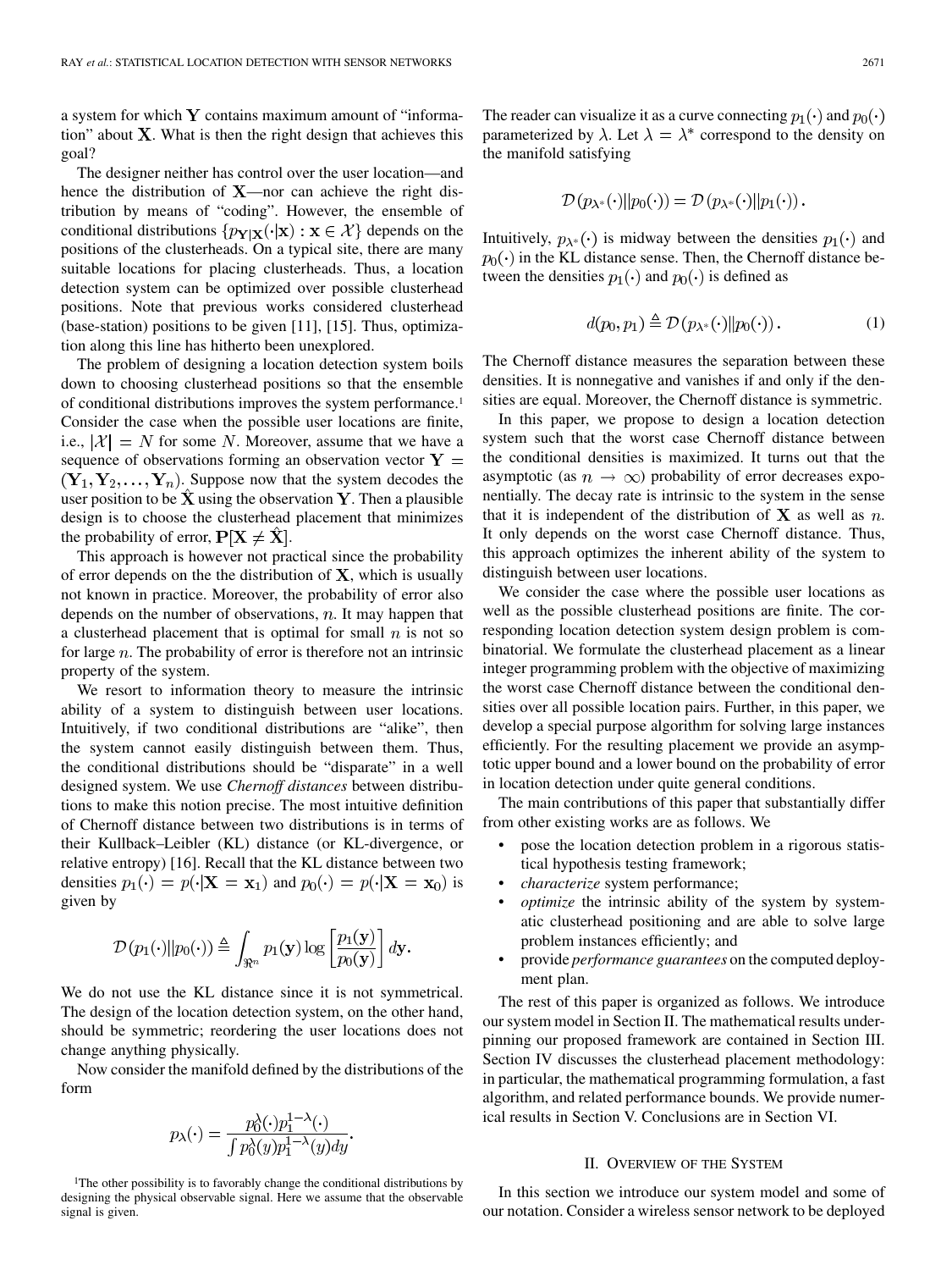

(d) Probability of error of various clusterhead placements

Fig. 1. A simple example.

on a given site. The reader may assume the site to be the interior of a building. There are  $K$  available clusterheads. A clusterhead maybe placed at one of  $M$  distinct positions in the set  $\mathcal{B} = \{B_1, B_2, \ldots, B_M\}$ ; each position  $B_i$  holds at most one clusterhead. A sensor node (e.g., a sensor on some mobile host) moves around in the building and the objective of the system is to resolve the position of the sensor. The sensor moves slow enough so that it can be considered static over the time-scale of the measurements. We assume that it is sufficient to resolve the position of the sensor to one of  $N$  distinct locations in the set  $\mathcal{L} = \{L_1, L_2, \dots, L_N\}$ . The sets  $\mathcal L$  and  $\mathcal B$  are given as system requirements and they need not be distinct. In practice,  $B_i$ 's could correspond to positions we have access to and  $L_i$ 's could correspond to the rooms in the building.

Discretization of the system is also necessary for the data collection process. Reflections and occlusions make it virtually impossible to model received signal strength accurately by analytic functions in indoor environments. Computationally expensive methods like ray-tracing yield good approximations [\[17](#page-13-0)]; but they require extensive data about material properties, such as, reflection coefficients of surrounding walls. More importantly, signal strength and angle-of-arrival are inherently statistical due to movement of people, and reliable estimation of probability density functions calls for actual measurements over a discrete set of points.

As an aside, we note that trilateration/triangulation based location detection methods, such as [[18\]](#page-13-0), [\[19](#page-13-0)], are expected to perform poorly indoors, since the received signal-strength is heavily affected by reflections and occlusions [[20\]](#page-13-0). A hypothesis testing framework is therefore the key for achieving an acceptable level of system performance.

We now continue our system description. Fig. 1(a) provides a simple example of a site. The floor shown in this figure is discretized into four positions. A sensor could be located anywhere on the floor; each of the four positions can hold one clusterhead. That is,  $\mathcal{B} = \mathcal{L} = \{1, 2, 3, 4\}$ , and  $N = M = 4$ . To simplify the description, we depict a 2-D site. However, our methodology handles 3-D sites equally well; in fact, we expect greater accuracy for 3-D sites since higher attenuation between locations separated by one or more floors provide wider variation in signal strength.

Suppose a sensor node is located at position  $L \in \mathcal{L}$  and transmits a packet. Each clusterhead observes some physical quantities associated with the packet. Often, the observed quantities

are signal-strength and angle-of-arrival. <sup>2</sup> However, our methodology applies to any set of physical observations.

Let  $y^{(i)}$  denote the vector of observations made by a clusterhead at position  $B_i$ . These observations are random quantities;  $Y^{(i)}$  denotes the corresponding random variable. A series of n consecutive observations is denoted by  $y_1^{(i)}, y_2^{(i)}, \ldots, y_n^{(i)}$ . The conditional probability density (pdf) of the observation  $Y^{(i)}$ given that  $L = L_j$  is denoted by  $p_{\mathbf{Y}^{(i)}|L_j}(\mathbf{y}|L_j)$ . We assume that the set of probability density functions for each distinct pair  $(B_i, L_i)$  is known to the system. Our methodology does not impose any constraint on the conditional pdfs; they could be arbitrary.

We assume that the sequence of consecutive observations made by a clusterhead contains a subsequence,  $\{y_m^{(i)}\}$ , that is independent and identically distributed (i.i.d.) conditioned on the position of the sensor node. This assumption is justified when there are enough movements in the site so that the lengths of various radio-paths between the receiver and the transmitter change on the order of a wavelength between consecutive observations. For example, if a wireless sensor network operates at the 900-MHz ISM band, then the half-wavelength is only about 17 cm, and body movements of the user may alone cause observations separated in time by a few seconds to be i.i.d. The observations made by different clusterheads at the *same* instant need not be independent.

As discussed later on, our system uses an optimal hypothesis testing scheme to distinguish between locations  $L \in \mathcal{L}$ . Each clusterhead first makes  $n$  observations. The system then aggregates these  $nK$  observations and uses the known conditional density functions to choose the optimal hypothesis based on a maximum *a posteriori* probability (MAP) rule.

# *A. A Simple Example*

Let us observe the result of placing  $K = 2$  clusterheads in various positions in the small topology shown in Fig. 1(a). We simulate the system assuming the conditional distribution of the signal strength (in dB) to be Gaussian distributed. The mean and the variance of the distribution when the transmitter is placed at position i and the receiver at position j are given by the  $ij$ -th element of the mean and variance matrices shown in Fig. 1(b) and (c), respectively. Details of our simulation settings are described later in Section V. The probability of error observed in our simulations for all 6 possible placements is shown in Fig. 1(d). The results show that if the clusterheads are placed diagonally, then the location detection system performs poorly; however, when the two clusterheads are placed along any edge, the probability of error becomes negligible. An intuitive explanation is as follows. If the clusterheads are placed along a diagonal, say at positions 1 and 4, then both clusterheads are placed symmetrically with respect to positions 2 and 3, and thus, neither of them can reliably distinguish between these positions, which degrades the system performance. Therefore, symmetrical clusterhead placement is not conducive to accurate location detection. From a coverage point of view, however, diagonal placement

<sup>2</sup>The case where a clusterhead does not receive a packet can also be handled by assigning a pre-determined value to the observed quantities; for instance, the signal strength can be assigned a value below the receiver sensitivity.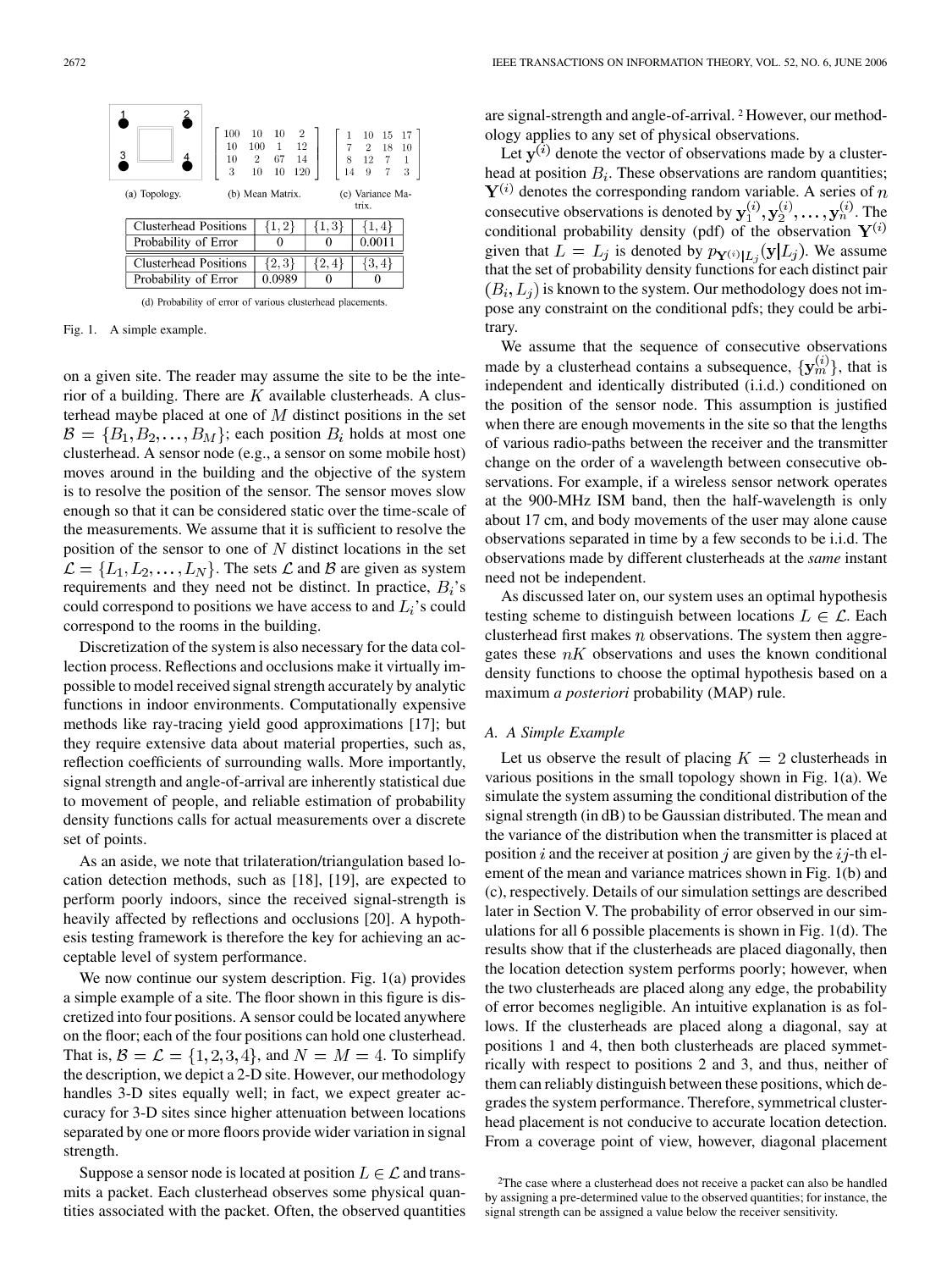of the clusterheads is better. Therefore, clusterhead placements that optimize system coverage are not necessarily optimal with regard to location detection. This point will emerge again when we describe our simulation of a realistic system in Section V.

## III. MATHEMATICAL FOUNDATION

In this section, we take the clusterhead locations as given and formulate the hypothesis testing problem for determining the location of sensors. We also review some results on binary hypothesis testing that will be useful later on in assessing the performance of our proposed clusterhead placement.

Suppose we place clusterheads in  $K$  out of the  $M$  available positions in  $\beta$ . Without loss of generality let these positions be  $B_1, \ldots, B_K$ . Suppose also that a sensor is in some location  $L \in \mathcal{L}$  and transmitting packets. As before, let  $y^{(i)}$  be the vector of observations at each clusterhead  $i = 1, \ldots, K$ ; we write  $\mathbf{y} = (\mathbf{y}^{(1)}, \dots, \mathbf{y}^{(K)})$  for the vector of observations at all  $K$  clusterheads. These observations are random; let  $Y$  denote the random variable corresponding to y and  $p_{Y|L_i}(y|L_i)$  the pdf of Y conditional on the sensor being in location  $L_i \in \mathcal{L}$ . Observations  $y^{(i)}$  and  $y^{(j)}$  made at the same instant need not be independent. If they are, however, it follows that

$$
p_{\mathbf{Y}|L_j}(\mathbf{y}|L_j) = p_{\mathbf{Y}^{(1)}|L_j}(\mathbf{y}^{(1)}|L_j) \cdots p_{\mathbf{Y}^{(K)}|L_j}(\mathbf{y}^{(K)}|L_j).
$$

Suppose that the clusterheads make  $n$  consecutive observations  $y_1, \ldots, y_n$ , which are assumed i.i.d. Based on these observations we want to determine the location  $L$  of the sensor.

The problem at hand is a standard  $N$ -ary hypothesis testing problem. It is known that the MAP rule is *optimal* in the sense of minimizing the probability of error. (Henceforth, the term optimality should be interpreted as minimization of the probability of error.) More specifically, we declare  $L = L_i$  if

$$
j = \underset{i=1,\dots,N}{\arg \max} \left[ \pi_i p_{\mathbf{Y}|L_i}(\mathbf{y}_1|L_i) \cdots p_{\mathbf{Y}|L_i}(\mathbf{y}_n|L_i) \right] \tag{2}
$$

(ties are broken arbitrarily), where  $\pi_i$  denotes the prior probability that the sensor is in location  $L_i$ .

Next we turn our attention to binary hypothesis testing for which tight asymptotic results on the probability of error are available. These results will be useful in establishing performance guarantees for our proposed clusterhead placement later on.

Suppose now that the sensor's position is either  $L_i$  or . A clusterhead located at  $B_k$  makes n i.i.d. observations . Let

$$
X_{ijk}(\mathbf{y}) = \log \left[ p_{\mathbf{Y}^{(k)}|L_i}(\mathbf{y}|L_i) / p_{\mathbf{Y}^{(k)}|L_j}(\mathbf{y}|L_j) \right]
$$

be the log-likelihood ratio. Define

$$
\Lambda_{ijk}(\lambda) \triangleq \log \mathbf{E}_{L_j} \left[ e^{\lambda X_{ijk}(\mathbf{y})} \right] \tag{3}
$$

where the expectation is taken with respect to the density  $p_{\mathbf{Y}^{(k)}|L_i}(\mathbf{y}|L_i)$ . It follows that

$$
\Lambda_{ijk}(\lambda) = \log \int_{-\infty}^{\infty} p_{\mathbf{Y}^{(k)}|L_i}^{\lambda}(\mathbf{y}|L_i) p_{\mathbf{Y}^{(k)}|L_j}^{1-\lambda}(\mathbf{y}|L_j) d\mathbf{y}.
$$
 (4)

The function  $\Lambda_{ijk}(\lambda)$  is a log-moment generating function of the random variable  $X_{ijk}$ , hence convex (see [\[21](#page-13-0), Lemma 2.2.5] for a proof). Let  $d_{ijk}$  be the Fenchel-Legendre transform (or convex dual) of  $\Lambda_{ijk}(\lambda)$  evaluated at zero, i.e.,

$$
d_{ijk} \triangleq \sup_{\lambda \in [0,1]} \left[ -\Lambda_{ijk}(\lambda) \right]. \tag{5}
$$

This quantity is known as the Chernoff distance<sup>3</sup> between the densities  $p_{\mathbf{Y}^{(k)}|L_i}(\mathbf{y}|L_i)$  and  $p_{\mathbf{Y}^{(k)}|L_i}(\mathbf{y}|L_j)$  ([[22](#page-13-0)], [[21,](#page-13-0) § 3.4]). The definitions (1) and (5) are equivalent [\[16](#page-13-0)], although (5) is easier to handle computationally.

Consider next the probability of error in this binary hypothesis testing problem when we only use the observations made by clusterhead  $B_k$ . Suppose we make decisions optimally and let  $S<sup>n</sup>$  denote the optimal decision rule (i.e., a mapping of  $\mathbf{y}_1^{(k)}, \ldots, \mathbf{y}_n^{(k)}$  onto either "accept  $L_i$ " or "accept  $L_j$ "). We have two types of errors with probabilities

$$
\alpha_n \triangleq \mathbf{P}_{L_i}[\mathcal{S}^n \text{ rejects } L_i], \ \beta_n \triangleq \mathbf{P}_{L_j}[\mathcal{S}^n \text{ rejects } L_j].
$$
 (6)

The first probability is evaluated under  $p_{\mathbf{Y}^{(k)}|L_i}(\mathbf{y}|L_i)$  and the second under  $p_{\mathbf{Y}^{(k)}|L_j}(\mathbf{y}|L_j)$ . The probability of error,  $P_n^{(e)}$ , of the rule  $S^n$  is simply  $P_n^{(e)} = \pi_i \alpha_n + \pi_i \beta_n$ . Large deviations asymptotes for the probability of error under the optimal rule  $\mathcal{S}^n$ have been established by Chernoff [[22\]](#page-13-0), [\[21](#page-13-0), Corollary 3.4.6] and are summarized in the following theorem.

*Theorem III.1 (Chernoff's Bound):* If  $0 < \pi_i < 1$ , then

$$
\lim_{n \to \infty} \frac{1}{n} \log \alpha_n = \lim_{n \to \infty} \frac{1}{n} \log \beta_n
$$

$$
= \lim_{n \to \infty} \frac{1}{n} \log P_n^{(e)} = -d_{ijk}
$$

In other words, all these probabilities approach zero exponentially fast as  $n$  grows and the exponential decay rate equals the Chernoff distance  $d_{ijk}$ . Intuitively, these probabilities behave as  $f(n)e^{-nd_{ijk}}$  for sufficiently large n, where  $f(n)$  is a slowly growing function in the sense that  $\lim_{n\to\infty} (\log f(n))/n = 0$ . Moreover, when Maximum Likelihood (ML) rule is optimal (i.e., prior probabilities of the hypotheses are equal), we have the following.

*Theorem III.2:* Suppose  $\pi_i = 1/N$  for all i. Then  $P_n^{(e)} \leq$  $e^{-nd_{ijk}}$  for all n.

The proof is given in Appendix III. Note the interesting fact that Chernoff distances, and thus the exponents of the probability of errors do not depend on the priors  $\pi_i$ .

The Chernoff distances between the joint densities of the data observed by all the clusterheads can be defined similarly by replacing  $p_{\mathbf{Y}^{(k)}|L_i}(\mathbf{y}|L_j)$  and  $p_{\mathbf{Y}^{(k)}|L_i}(\mathbf{y}|L_i)$  by  $p_{\mathbf{Y}|L_i}(\mathbf{y}|L_j)$ and  $p_{Y|L_i}(y|L_i)$ , respectively. However, computation of the clusterhead placement that optimizes the Chernoff distances between the joint densities turns out to be a nonlinear problem with integral constraints. It quickly becomes intractable with increasing problem size and the optimum clusterhead placement for realistic sites cannot be computed using such a formulation. Optimization of the clusterhead placement in our formulation, on the other hand, reduces to a linear optimization

<sup>3</sup>It is nonnegative, symmetric, but it does not satisfy the triangle inequality.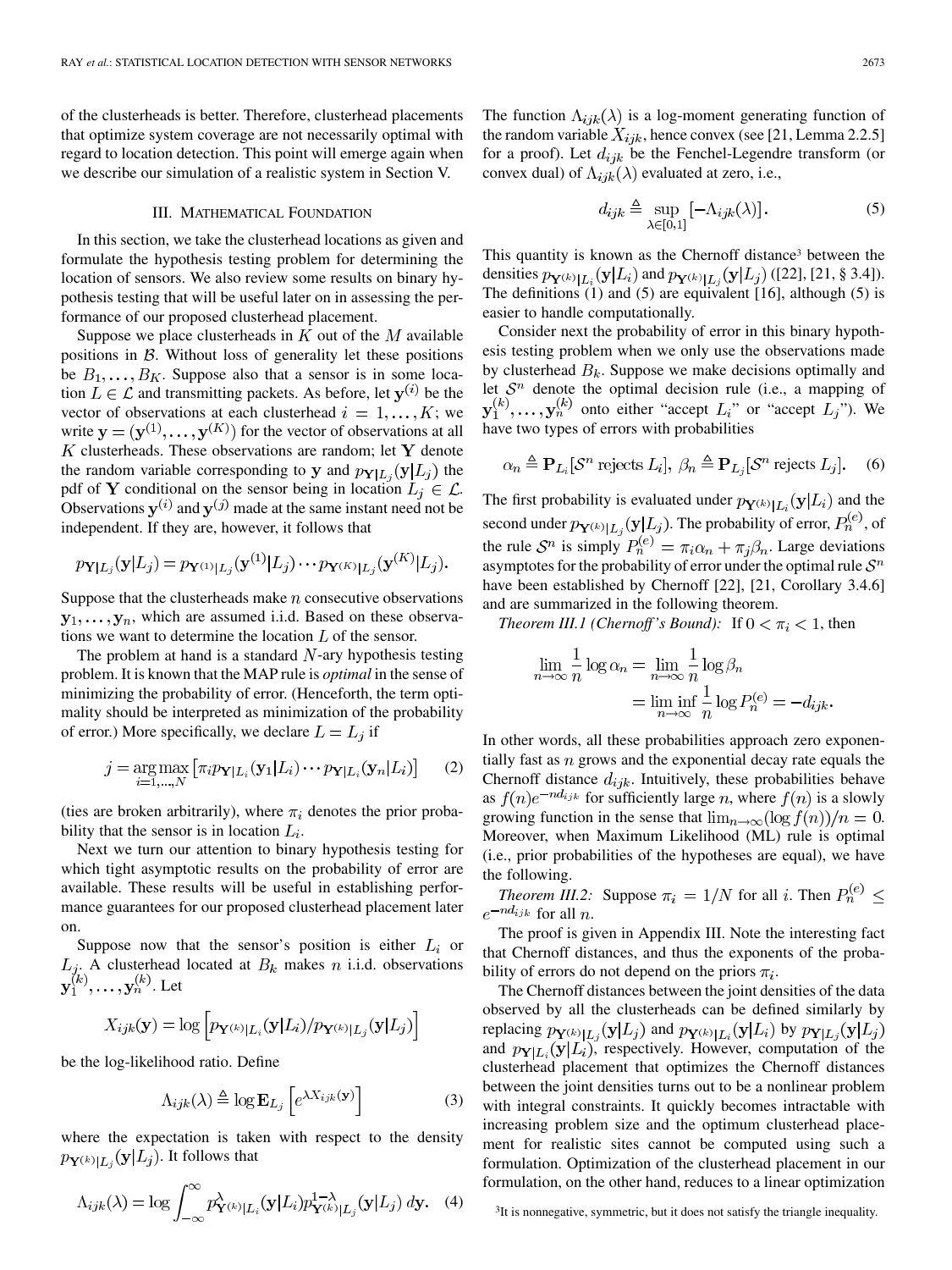$$
\max \quad \epsilon \tag{7}
$$

t. 
$$
\sum_{k=1} x_k = K,
$$
 (8)

$$
\sum_{k=1}^{n} y_{ijk} = 1, \quad i, j = 1, \dots, N, \ i < j, \qquad (9)
$$

$$
y_{ijk} \leq x_k, \quad \forall i, j, i < j, k = 1, \dots, M, \quad (10)
$$

$$
\epsilon \le \sum d_{ijk} y_{ijk}, \quad \forall \ i, j, \ i < j,
$$
 (11)

$$
y_{ijk} \ge 0, \quad \forall \ i, j, \ i < j, \forall k,\tag{12}
$$

$$
x_k \in \{0, 1\}, \quad k = 1, \dots, M. \tag{13}
$$

#### Fig. 2. Mixed linear integer programming formulation.

problem (although still with integral constraints), for which large problem instances can be solved within reasonable time. For the resultant placement, we will be able to derive bounds on the probability of error of the decision rule that uses joint distributions. We will later see that the computed placement performs near-optimal in our simulation environment.

A couple of remarks on how various Chernoff distances can be computed are in order. First conditional densities,  $p_{\mathbf{Y}^{(k)}|L_i}(\mathbf{y}|L_i)$  and  $p_{\mathbf{Y}^{(k)}|L_i}(\mathbf{y}|L_j)$  are estimated using training data. In some cases, the density functions may also be modeled as parametrized densities, such as the Gaussian density, and the corresponding parameters—mean and variance for the Gaussian case—can be measured. The integration in (4) and the minimization in (5) can be done numerically; the latter one using standard methods, such as steepest descent, since the log-moment generating function is convex. For the important special case of Gaussian conditional densities analytical results can be obtained; we derive them in Appendix II. Note that, although  $N \times M$  measurements are needed to compute the conditional densities, these measurements can be made in parallel by using multiple clusterheads and sensors.

#### IV. CLUSTERHEAD PLACEMENT METHODOLOGY

We next discuss how to place clusterheads to facilitate location detection. We place clusterheads so that for any pair of locations, at least one clusterhead can distinguish between them with an error exponent greater or equal to  $\epsilon$ , and then maximize  $\epsilon$ .

## *A. MIP Formulation*

We formulate the clusterhead placement problem as a mixed integer linear programming problem (MIP). The formulation is in Fig. 2. The decision variables are  $x_k$ ,  $y_{ijk}$ , and  $\epsilon$  ( $k =$  $1, \ldots, M, i, j = 1, \ldots, N, i < j$ ).  $x_k$  is the indicator function of placing a clusterhead at location  $B_k$ ; i.e.,  $x_k = 1$  indicates that a clusterhead is placed at location  $B_k$  and  $x_k = 0$  suggests otherwise. The variables  $y_{ijk}$  and  $\epsilon$  are *not* constrained to take integer values. Equation (8) in Fig. 2 represents the constraint that K clusterheads are to be placed. Let  $x_k^*, y_{ijk}^*$ , and  $\epsilon^*$  $(k = 1, \ldots, M, i, j = 1, \ldots, N, i < j)$  be an optimal solution of this MIP. The locations where clusterheads are to be placed are in the set  $\mathcal{Y}^* \triangleq \{B_k : x_k^* = 1\}$ . Although this problem is NP-hard (proved in Appendix I), it can be solved efficiently for sites with more than 100 locations by using a special purpose algorithm proposed in Section IV-B.

The next proposition establishes a useful property for the optimal solution and value of the MIP in Fig. 2. In preparation for that result consider an arbitrary placement of  $K$  clusterheads. More specifically, let  $\mathcal Y$  be any subset of the set of potential clusterhead positions B with cardinality K. Let  $\mathbf{x}(\mathcal{Y}) =$  $(x_1(\mathcal{Y}), \ldots, x_M(\mathcal{Y}))$  where  $x_k(\mathcal{Y})$  is the indicator function of  $B_k$  being in  $\mathcal{Y}$ . Define

$$
\epsilon(\mathcal{Y}) = \min_{\substack{i,j=1,\dots,N \\ i < j}} \max_{k:x_k(\mathcal{Y})=1} d_{ijk}.\tag{14}
$$

We can interpret  $\max_{k:x_k(y)=1} d_{ijk}$  as the best decay rate for the probability of error in distinguishing between locations  $L_i$ and  $L_i$  from some clusterhead in  $\mathcal Y$ . Then  $\epsilon(\mathcal Y)$  is simply the worst pairwise decay rate.

*Proposition IV.1:* For any clusterhead placement  $\mathcal Y$  we have

$$
\epsilon^* \ge \epsilon(\mathcal{Y}).\tag{15}
$$

Moreover, the selected placement achieves equality; i.e.

$$
\epsilon^* = \min_{\substack{i,j=1,\dots,N\\i
$$

*Proof:* Consider the placement  $\mathcal Y$  and let

$$
y_{ijk} = \begin{cases} 1, & \text{if } k = \arg\max_{k:x_k(y)=1} d_{ijk}, \\ 0, & \text{otherwise}, \end{cases} \quad \forall i, j; i < j, \forall k.
$$

If more than one of the  $y_{ijk}$ 's is 1 for a given pair  $(i, j)$ , we arbitrarily set all but one of them to  $0$  to satisfy Eq.  $(9)$  in Fig. 2. Then

$$
\min_{\substack{i,j \ i
$$

Observe that  $\mathbf{x}(\mathcal{Y})$ ,  $y_{ijk}$ 's (as defined above), and  $\epsilon(\mathcal{Y})$  form a feasible solution of the MIP in Fig. 2. Clearly, the value of this feasible solution can be no more than the optimal  $\epsilon^*$ , which establishes (15).

Next note that (11) in Fig. 2 is the only constraint on  $\epsilon$ . So, we have

$$
\epsilon^* = \min_{\substack{i,j \\ i < j}} \sum_{k=1}^M d_{ijk} y_{ijk}^* = \min_{\substack{i,j \\ i < j}} \sum_{k: x_k^* = 1} d_{ijk} y_{ijk}^* . \tag{17}
$$

The second equality is due to (10) in Fig. 2. The final observation is that the right-hand side of the above is maximized when

$$
y_{ijk}^* = \begin{cases} 1, & \text{if } k = \arg\max_{k: x_k^* = 1} d_{ijk}, \\ 0, & \text{otherwise}, \end{cases} \quad \forall i, j, i < j, \forall k.
$$

(Again, at most one  $y_{ijk}^*$  is set to 1 for a given  $(i, j)$  pair.) Thus, an optimal solution satisfies the above. This, along with (17) establishes (16). $\Box$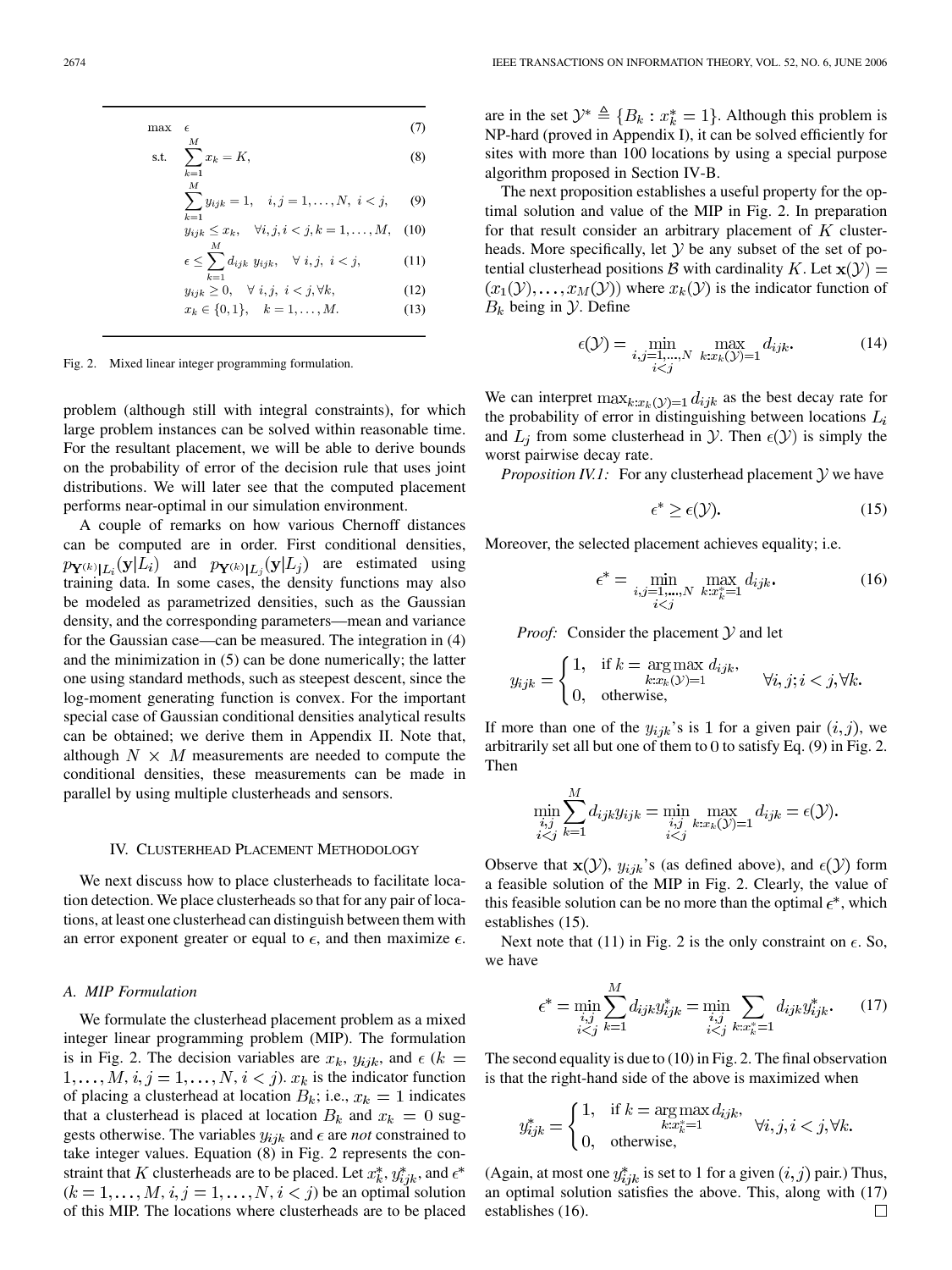$$
\min \pi
$$
\n
$$
s. t. \sum_{k=1}^{M} s_k = K. \tag{19}
$$

$$
\sum_{k=1}^{N} \frac{s_k - \Lambda}{s}
$$
 (20)

$$
\sum_{k=1} t_{ijk} = 1, \quad \forall i, j = 1, \dots, N, i < j, \quad (21)
$$

$$
\begin{array}{ll}\n\iota_{ijk} \leq s_k, & \forall \iota < j, \ \kappa = 1, \dots, 1, \\
M\n\end{array} \tag{22}
$$

$$
\pi \ge \sum_{k=1} b_{ijk} t_{ijk}, \quad \forall i, j, i < j,\tag{23}
$$

$$
t_{ijk} \ge 0, \quad \forall i, j, k, i < j,
$$
\n
$$
s_k \in \{0, 1\}, \quad k = 1, \dots, M \tag{25}
$$

$$
\sigma_k \subset \{0,1\}, \quad n=1,\ldots,m
$$

Fig. 3. Equivalent formulation of the MIP of Fig. 2.

As before,  $\max_{k:x^*=1} d_{ijk}$  is the best decay rate for the probability of error in distinguishing between locations  $L_i$  and  $L_j$ from some clusterhead in the set  $\mathcal{Y}^*$ . Then  $\epsilon^*$  is simply the worst such decay rate over all pairs of locations. Moreover, according to Proposition IV.1, this worst decay rate is no worse than the corresponding quantity  $\epsilon(\mathcal{Y})$  achieved by any other clusterhead placement  $\mathcal{Y}$ .

#### *B. Efficient Computation of the Proposed MIP*

In this section, we propose an algorithm that solves the MIP presented in Fig. 2 faster than a general purpose MIP-solver such as CPLEX [[23\]](#page-13-0). Our approach is to construct an alternate formulation of the proposed MIP first, and then solve it using an iterative algorithm. The computational advantage of this approach lies in the fact that we solve a *feasibility* problem in each iteration that contains only  $O(M)$  variables and  $O(N^2)$  constraints instead of  $O(N^2M)$  variables and  $O(N^2M)$  constraints that appear in the formulation in Fig. 2, and thus can be solved much faster.

*1) Alternate Formulation:* Let us sort the Chernoff distances,  $d_{ijk}$ 's, in nonincreasing order, and let  $b_{ijk}$  denote the index of  $d_{ijk}$ . We let equal distances have the same index. Note that  $b_{ijk}$  is a positive integer upper bounded by  $MN(N-1)/2$ .

Now consider the MIP problem shown in Fig. 3. This problem is actually the MIP formulation of the vertex  $K$ -center problem [\[24](#page-13-0)]. The following proposition establishes that the formulations of Figs. 2 and 3 are indeed equivalent.

*Proposition IV.2:* Suppose  $(s^*, t^*, \pi^*)$  is an optimal solution to the problem in Fig. 3. Then  $({\bf x}^* = {\bf s}^*, {\bf y}^* = {\bf t}^*, \epsilon^* = d_{i^*j^*k^*})$ is an optimal solution to the MIP problem in Fig. 2, where  $(i^*, j^*, k^*)$  is such that  $b_{i^*j^*k^*} = \pi^*$ .

*Proof:* A proof analogous to the one of Proposition IV.1 establishes

$$
\pi^* = \max_{\substack{i,j \ i < j}} \min_{k:s_k^* = 1} b_{ijk}.\tag{18}
$$

Let  $(i^*, j^*, k^*)$  be such that  $\pi^* = b_{i^*j^*k^*}$ . Then,  $({\bf x}^*, {\bf y}^*, \epsilon^*)$  =  $(\mathbf{s}^*, \mathbf{t}^*, d_{i^*i^*k^*})$  is an optimal solution of the MIP problem in Fig. 2. To that end, observe that  $x^*$ ,  $y^*$  satisfy constraints (8)–(10), (12) and (13) in Fig. 2. Moreover, since  $b_{ijk}$  was defined as the index of  $d_{ijk}$ , (18) and (16) imply the optimality of  $(x^*, y^*, \epsilon^*)$ ; namely, the min-max of the  $d_{ijk}$ 's is equivalent to the max-min of their rank.  $\Box$ 

$$
\begin{array}{ll}\n\text{max} & 0 & \text{(26)} \\
\text{s.t} & \sum_{i=1}^{M} c_{i,i}, m_i > 1 \ \forall i \ i = 1 \qquad N \ i < i \quad (27)\n\end{array}
$$

i. 
$$
\sum_{k=1}^{N} c_{ijk} w_k \ge 1, \ \forall i, j = 1, \dots, N, i \le j, \ \ (27)
$$

$$
\sum_{k=1} w_k = K,\tag{28}
$$

$$
w_k \in \{0, 1\}, \quad \forall k = 1, \dots, M,\tag{29}
$$

Fig. 4. The feasibility problem.  $c_{ijk}$ 's are defined by (30).

1) Set  $\theta = 1$ . 2) Determine  $c_{ijk}$ ,  $\forall i, j, k$  and solve the problem shown in Fig. 4. a) If the problem of Fig. 4 is infeasible, set  $\theta := \theta + 1$ and go to step 2. b) Else, if the problem is feasible, stop.

Fig. 5. Iterative feasibility algorithm.

 $\overline{\mathbf{n}}$ 

We remark that it is also true that there is a corresponding optimal solution to the problem of Fig. 3 for every optimal solution to the problem of Fig. 2.

*2) Iterative Algorithm:* Proposition IV.2 allows us to solve the problem of Fig. 3 instead of the problem of Fig. 2. So we will concentrate on the former. Our approach is to solve this problem by an iterative *feasibility* algorithm along the lines proposed in [\[24](#page-13-0)]. In particular, we use a slightly modified version of a *twophase* algorithm proposed in [[25\]](#page-13-0), [\[26](#page-13-0)].

The core idea of the iterative algorithm is to solve the feasibility problem shown in Fig. 4. The problem of Fig. 4 depends on a parameter  $\theta$  by the following equation:

$$
c_{ijk} = \begin{cases} 1, & \text{if } b_{ijk} \le \theta \\ 0, & \text{otherwise.} \end{cases}
$$
 (30)

Intuitively,  $\theta$  represents the index of some Chernoff distance in the nonincreasingly sorted list that we initially created, and the feasibility problem checks whether all pairs of locations can be distinguished (by at least one clusterhead) with an error exponent greater or equal to the Chernoff distance pointed by  $\theta$ . If not,  $\theta$  is increased, which means that it now points to a smaller Chernoff distance, and the process is repeated. At termination,  $\theta$ , which corresponds to the largest feasible Chernoff distance, provides the optimal value of the problem in Fig. 3. The formal iterative algorithm is shown in Fig. 5. It is clear that this algorithm terminates in a finite number of steps. In particular, if  $\theta = MN(N-1)/2$ , we see that  $c_{ijk} = 1$  for all  $i, j, k$ , and the feasibility conditions of problem of Fig. 4 are trivially satisfied. Next we show that at termination, we obtain the optimal solution to the problem of Fig. 3.

*Proposition IV.3:* Let  $\theta^*$  be the value of  $\theta$  when the algorithm of Fig. 5 terminates and  $w^*$  the optimal solution to problem of Fig. 4 at the last iteration. Then  $s^* = w^*$  induces an optimal solution to the problem of Fig. 3 with optimal objective function value  $\pi^* = \theta^*$ .

*Proof:* First note that at the last iteration, for any  $i, j$  ( $i <$ j), there exists at least one k such that  $b_{ijk} \leq \theta^*$  with  $w_k^* = 1$ ; otherwise the problem is infeasible. Next we construct a feasible solution  $(s^*, t^*, \pi^*)$  to the problem of Fig. 3 as follows. Given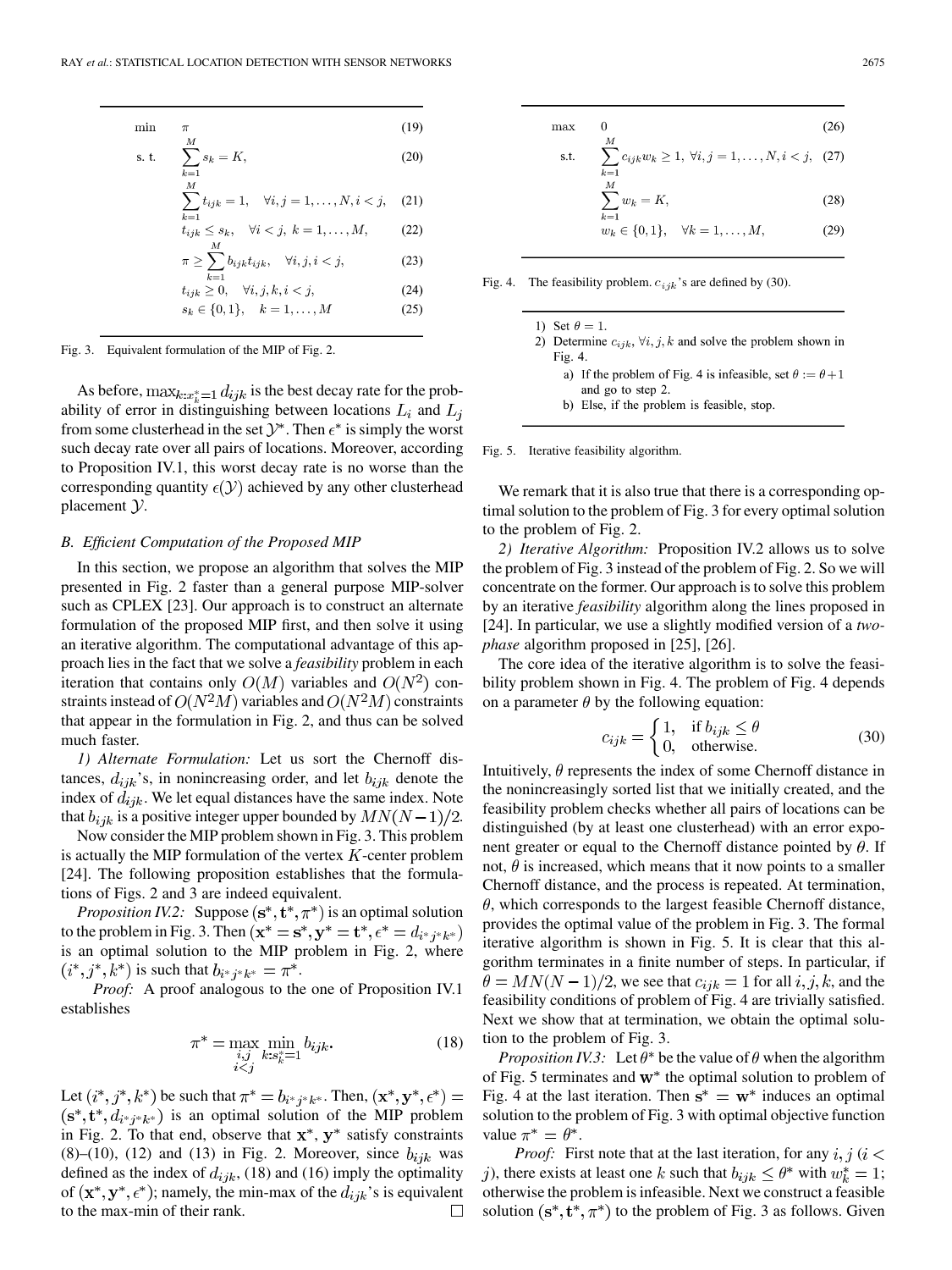1) (LP phase) Set  $l := 1, u := \frac{MN(N-1)}{2}$ 

- 2) Let  $\theta := \left[\frac{l+u}{2}\right]$ , determine  $c_{ijk}$   $\forall i, j, k$  and solve the relaxed version of the problem of Fig. 4.
	- a) If the relaxed version of the problem of Fig. 4 is feasible, set  $u := \theta$ .
	- b) Else, set  $l := \theta$ .
- 3) If  $u l \le 1$ , go to step 4. Else go to step 2.
- 4) (IP phase) If the relaxed version of the problem of Fig. 4 is feasible, set  $\theta := l$ , else set  $\theta := u$ . Then set  $l := \theta, u := \frac{MN(N-1)}{2}$ .
- 5) Determine  $c_{ijk}$ ,  $\forall i, j, k$  and solve the problem of Fig. 4. a) If the problem of Fig. 4 is infeasible, set  $l :=$  $\theta$ ,  $\theta$  :=  $\lceil \frac{l+u}{2} \rceil$  and go to step 5.
	- b) Else, if the problem is feasible i) If  $\theta \neq u$ , set  $u := \theta, \theta := \lceil \frac{l+u}{2} \rceil$  and go to step  $\sim$ 
		- ii) Otherwise, stop.

Fig. 6. Two-phase iterative feasibility algorithm.

a pair  $(i, j)$ , we select one k such that  $b_{ijk} \leq \theta^*$  and  $w_k^* = 1$ . Then we set  $t_{ijk}^* = 1$  and  $t_{ijl}^* = 0$  for any  $l \neq k$ . We repeat this process for all pairs  $(i, j)$ . Finally, we set  $s^* = w^*$  and  $\pi^* = \theta^*$ . Then, the triplet  $(s^*, t^*, \pi^*)$  satisfies all the constraints of the problem of Fig. 3 and is therefore a feasible solution.

Next we prove the optimality of  $(s^*, t^*, \pi^*)$  by contradiction. Suppose that there exists a feasible solution  $(\tilde{\mathbf{s}}, \tilde{\mathbf{t}}, \tilde{\pi})$  to the problem of Fig. 3 such that  $\tilde{\pi} < \pi^*$ . Then according to the algorithm in Fig. 5, there is a step where  $\theta = \tilde{\pi}$ . This implies that the corresponding problem of Fig. 4 was infeasible; otherwise the algorithm would not have increased the value of  $\theta$  beyond  $\tilde{\pi}$ . However, since  $(\tilde{s}, \tilde{t}, \tilde{\pi})$  is feasible for the problem of Fig. 3 we have

$$
\tilde{\pi} \ge \sum_{k: \tilde{s}_k = 1} b_{ijk} \tilde{t}_{ijk}, \quad \forall i, j, i < j
$$

which implies that for all  $(i, j)$  with  $i < j$  there exists at least one k with  $\tilde{s}_k = 1$  such that  $b_{ijk} \leq \tilde{\pi}$ . Hence,  $\mathbf{w} = \tilde{\mathbf{s}}$  is feasible for the problem of Fig. 4 when  $\theta = \tilde{\pi}$ . We arrived at a contradiction.  $\Box$ 

To expedite the convergence in the actual implementation, we use the two-phase feasibility algorithm shown in Fig. 6, which is a modified version of the algorithm proposed in [[25\]](#page-13-0). The two-phase algorithm consists of two parts. In the first part (*LP phase*), we construct the linear programming (LP) relaxation of the problem of Fig. 4 by replacing the binary constraint (29) in Fig. 4 by

$$
w_k \in [0, 1], \quad \forall k = 1, \dots, M. \tag{31}
$$

Then we solve the relaxed problem and compute the smallest integer  $\theta = \theta_0$  such that the LP relaxation is feasible. In the second part (*IP phase*), we compute  $\theta^*$  by executing the iterative algorithm starting from  $\theta = \theta_0$ , but this time we solve the integer programming problem instead of the LP relaxation. The important difference between our algorithm and the algorithm proposed in [\[25](#page-13-0)], [\[26](#page-13-0)] is that we employ binary search both in the LP-phase and IP-phase whereas the authors of [[25\]](#page-13-0), [[26\]](#page-13-0) use linear search in the LP-phase. Our use of binary search in the IP-phase further decreases the computation time for large problem instances almost by an order of magnitude.

#### *C. Performance Guarantees*

*1) Upper Bound on Probability of Error:* The optimal value  $\epsilon^*$  of the MIP in Fig. 2 can be used to provide an upper bound on the probability of error achieved by the corresponding clusterhead placement  $\mathcal{Y}^*$ .

Suppose we place clusterheads according to  $\mathcal{Y}^*$ . As discussed in Section III the optimal location detection device uses the MAP rule to accept one hypothesis out of  $N$  possibilities (cf. (2)). We adopt the notation of Section III with the only exception that now we let  $y^{(i)}$  denote the vector of observations at the *i*th element of  $\mathcal{Y}^*$ , for  $i = 1, ..., K$ . We write  $y =$  $(\mathbf{y}^{(1)}, \dots, \mathbf{y}^{(K)})$ . We use  $P_n^{(e), \text{opt}}$  to denote the probability of error under the optimal rule based on  $n$  consecutive i.i.d. observations  $y_1, \ldots, y_n$ . Let  $E_n(i, j)$  denote the event that

$$
\pi_i p_{\mathbf{Y}|L_i}(\mathbf{y}_1|L_i) \cdots p_{\mathbf{Y}|L_i}(\mathbf{y}_n|L_i) \leq \pi_j p_{\mathbf{Y}|L_j}(\mathbf{y}_1|L_j) \cdots p_{\mathbf{Y}|L_j}(\mathbf{y}_n|L_j).
$$

It follows that

$$
P_n^{(e),\text{opt}} = \sum_{i=1}^N \pi_i \mathbf{P}[\cup_{j \neq i} E_n(i,j)]
$$
  
 
$$
\leq \sum_{i=1}^N \sum_{j=1, j \neq i}^N \pi_i \mathbf{P} [E_n(i,j)]. \tag{32}
$$

The last inequality is due to the union bound.

Next note that  $P[E_n(i, j)]$  has the same exponential decay rate as the probability of error  $\alpha_n$  (cf. (6)) in a binary hypothesis testing problem that seeks to distinguish between locations  $L_i$ and  $L_i$ . Furthermore, this latter probability can be no larger than the probability of error achieved when we discard most of the observation vector y and use only the observations  $y^{(k^*)}$  made at a single clusterhead  $k^*$ , where  $k^* = \arg \max_{k: x_k^* = 1} d_{ijk}$ (ties are broken arbitrarily). As a result, using Chernoff's bound (Theorem III.1), we obtain

$$
\lim_{n \to \infty} \frac{1}{n} \log \mathbf{P}[E_n(i,j)] \le - \max_{k: x_k^* = 1} d_{ijk}.
$$
 (33)

To conclude our argument, notice that the right hand side of (32) is a finite sum of exponentials from which the one with the largest exponent dominates in the limit  $n \to \infty$ . Combining  $(32)$  and  $(33)$ , we obtain

$$
\limsup_{n \to \infty} \frac{1}{n} \log P_n^{(e), \text{opt}} \le - \min_{\substack{i,j \ i < i}} \max_{k: x_k^* = 1} d_{ijk} = -\epsilon^*.
$$
 (34)

The following proposition summarizes our conclusion.

*Proposition IV.4:* Let  $x^*$  be an optimal solution of the MIP in Fig. 2 with corresponding optimal value  $\epsilon^*$  given in (16). Then the probability of error of the optimal location detection system under clusterhead placement  $\mathcal{Y}^* \triangleq \{B_k : x_k^* = 1\}$  satisfies

$$
\limsup_{n \to \infty} \frac{1}{n} \log P_n^{(e), \text{opt}} \le -\epsilon^*
$$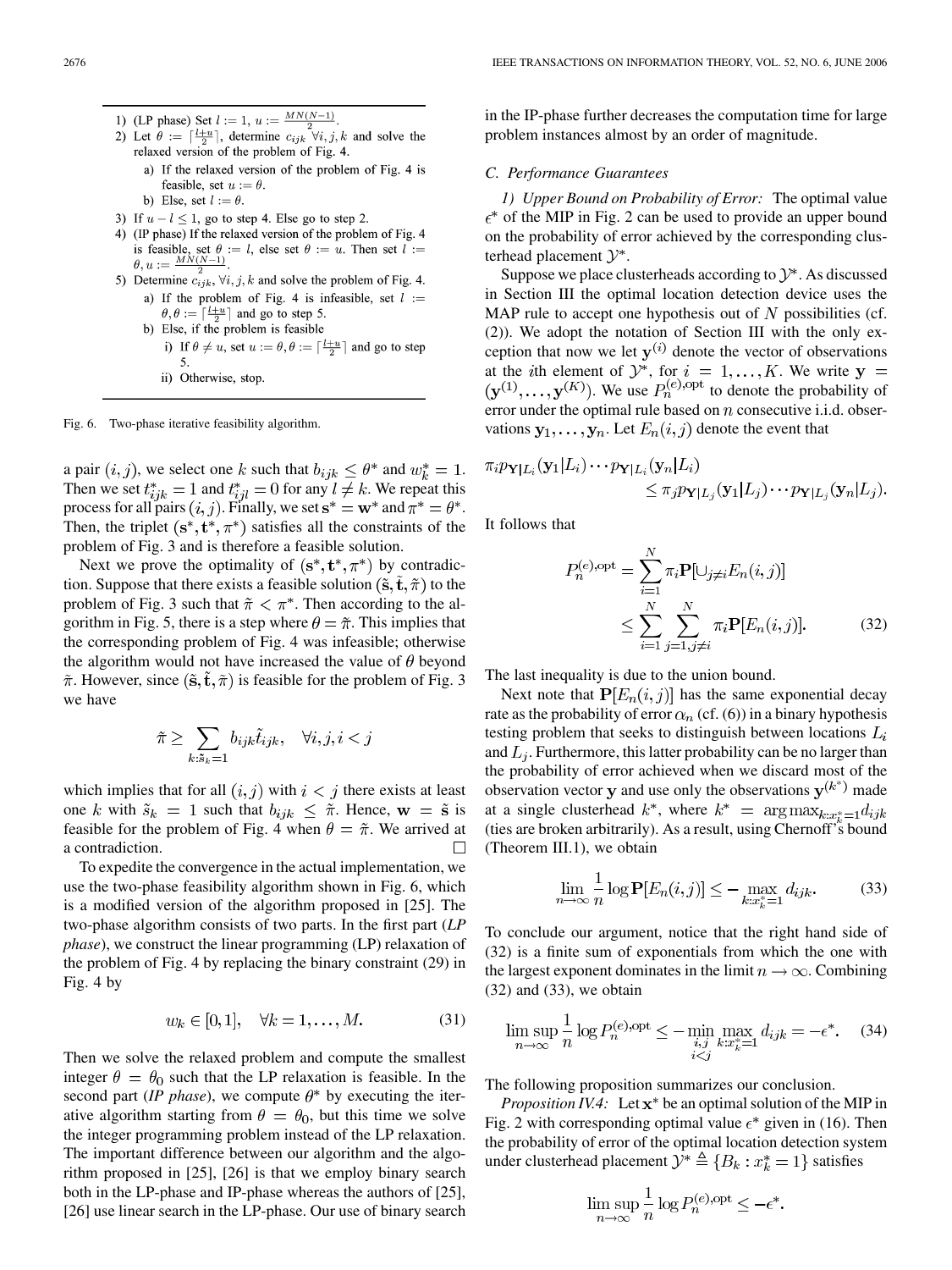| <b>Step 1</b> : Estimate conditional densities $p_{\mathbf{Y}^{(k)} I_i}(\mathbf{y} L_i)$ for all possible clusterhead and sensor node placements. |
|----------------------------------------------------------------------------------------------------------------------------------------------------|
| <b>Step 2</b> : Compute the numerical values of $d_{ijk}$ for all possible cases using the densities estimated in Step 1.                          |
| <b>Step 3:</b> Determine the clusterhead placement by using the algorithm developed in Section IV-B.                                               |

#### Fig. 7. Proposed clusterhead placement framework.

More intuitively,  $P_n^{(e), \text{opt}} \le f(n)e^{-n\epsilon^*}$ , for sufficiently large *n*, where  $f(n)$  is some function satisfying

$$
\lim_{n \to \infty} (\log f(n)) / n = 0.
$$

*2) Lower Bound on Probability of Error:* Recall that the system declares  $L = L_i$  if

$$
j = \underset{i=1,\dots,N}{\arg \max} \left[ \pi_i p_{\mathbf{Y}|L_i}(\mathbf{y}_1|L_i) \cdots p_{\mathbf{Y}|L_i}(\mathbf{y}_n|L_i) \right] \tag{35}
$$

where  $Y$  is the *joint* observation vector at all clusterheads, i.e., the system uses the *joint* probability distributions for likelihood calculations. Therefore the asymptotic probability of error depends on the Chernoff distances among the joint conditional probability distributions. However, in order to linearize our MIP, we used the *marginal* Chernoff distances for our optimization problem. Thus, we need to infer the joint probability distributions from the marginals to provide a lower bound on the probability of error in location detection.

In general marginal distributions do not possess information about the joint distributions. But if the observations made at the clusterheads happen to be statistically independent, then the joint pdf is simply the product of the marginals. In this case we can provide a lower bound on the probability of error. Assuming independence, we have

$$
p_{\mathbf{Y}|L_j}(\mathbf{y}|L_j) = p_{\mathbf{Y}^{(1)}|L_j}(\mathbf{y}^{(1)}|L_j) \cdots p_{\mathbf{Y}^{(K)}|L_j}(\mathbf{y}^{(K)}|L_j)
$$

for all  $j$ . The joint log-likelihood ratio is

$$
X_{ij}(\mathbf{y}) = \log [p_{\mathbf{Y}|L_i}(\mathbf{y}|L_i)/p_{\mathbf{Y}|L_j}(\mathbf{y}|L_j)]
$$
  
= 
$$
\sum_{k:x_k^* = 1} \log [p_{\mathbf{Y}^{(k)}|L_i}(\mathbf{y}^{(k)}|L_i)/p_{\mathbf{Y}^{(k)}|L_j}(\mathbf{y}^{(k)}|L_j)]
$$
  
= 
$$
\sum_{k:x_k^* = 1} X_{ijk}(\mathbf{y}^{(k)}).
$$

Note that, in order to avoid more tedious notation, we do not explicitly show the dependence of  $X_{ij}(\mathbf{y})$  on the placement of the clusterheads.

Correspondingly, we have

$$
\Lambda_{ij}(\lambda) \triangleq \log \mathbf{E}_{L_j} \left[ e^{\lambda X_{ij}(\mathbf{y})} \right] = \sum_{k: x_k^* = 1} \Lambda_{ijk}(\lambda). \tag{36}
$$

Consider the convex dual of  $\Lambda_{ij}(\lambda)$ ,

$$
\Lambda_{ij}^*(\alpha) \triangleq \sup_{\lambda \in [0,1]} \left[ \lambda \alpha - \Lambda_{ij}(\lambda) \right],\tag{37}
$$

and define  $d_{ij} \triangleq \Lambda_{ij}^*(0)$ . However, using (36)

$$
\Lambda_{ij}^*(\alpha) = \sup_{\lambda \in [0,1]} \left[ \lambda \alpha - \sum_{k:x_k^* = 1} \Lambda_{ijk}(\lambda) \right]
$$

$$
= \inf_{\sum_{k:x_k^* = 1} \alpha_k = \alpha} \sum_{k:x_k^* = 1} \Lambda_{ijk}^*(\alpha_j)
$$
(38)

where  $\Lambda_{ijk}^*(\alpha_k)$  is the convex dual of  $\Lambda_{ijk}(\lambda)$  and the last equality is due to a convex duality property [\[27](#page-13-0)].

At this point one can compute  $\Lambda_{ijk}^*(\alpha)$  and solve for  $d_{ij} =$  $\Lambda_{ij}^*(0)$  using (38). However, here we bound  $d_{ij}$  in terms of  $d_{ijk}$ 's using (38) and establish a connection with  $\epsilon^*$ . In particular, since  $\alpha_k = 0$  for all k form a feasible solution to the minimization problem that appears in (38), we get

$$
d_{ij} = \Lambda_{ij}^*(0) \le \sum_{k:x_k^* = 1} \Lambda_{ijk}^*(0) = \sum_{k:x_k^* = 1} d_{ijk},
$$
  
or  $d_{ij} \le K \max_{k:x_k^* = 1} d_{ijk}$   
or  $\min_{\substack{i,j \ i (39)$ 

Now to compute a lower bound on the probability of error  $P_n^{(e),\text{opt}}$ , note that

$$
P_n^{(e),\text{opt}} = \sum_{i=1}^N \pi_i \mathbf{P}[\cup_{j \neq i} E_n(i,j)] \ge \sum_{i=1}^N \pi_i \mathbf{P} [E_n(i,j)] \tag{40}
$$

where  $j$  is any index not equal to  $i$ . From Theorem III.1, asymptotically each term in the right-hand side of (40) is of the form  $f(n)e^{-nd_{ij}}$ , thus, the term with the largest exponent will dominate the sum. Namely

$$
\liminf_{n \to \infty} \frac{1}{n} \log P_n^{(e), \text{opt}} \ge -d_{ij} \,\forall \, i, j, \, i < j \tag{41}
$$

$$
\text{or } \liminf_{n \to \infty} \frac{1}{n} \log P_n^{(e), \text{opt}} \ge -\min_{\substack{i,j \\ i < i}} d_{ij} \tag{42}
$$

$$
\text{or } \liminf_{n \to \infty} \frac{1}{n} \log P_n^{(e), \text{opt}} \ge -K\epsilon^*.
$$
\n<sup>(43)</sup>

The transition from  $(42)$  to  $(43)$  is due to  $(39)$ .

In summary, our proposed clusterhead placement framework is a 3-step process outlined in Fig. 7. Proposition IV.4 provides a upper bound on probability of error on the computed placement. For the case of independent observations, (43) provides a lower bound on the probability of error.

## *D. Weighted Cost of Error Events*

In the development above, we seek to minimize the probability of error. This criterion is appropriate when we treat all error events equally. However, in practice, some error events may have more impact than others. For example, in the case of the error event in which the system declares the position to be  $L_i$  while the true position is  $L_i$ , it is reasonable to treat this error less harmful if  $L_i$  and  $L_j$  are close-by than the case when  $L_i$  is located far from  $L_i$ . Hence, it is natural to generalize our setting for the case where each error has an associated cost  $C_{ii}$ and the objective is to minimize the expected cost.

At first, it seems that one needs to modify our design criteria to accommodate different costs. But it turns out that our design (and associated performance guarantees) remains valid without any modification even if arbitrary nonnegative costs are used as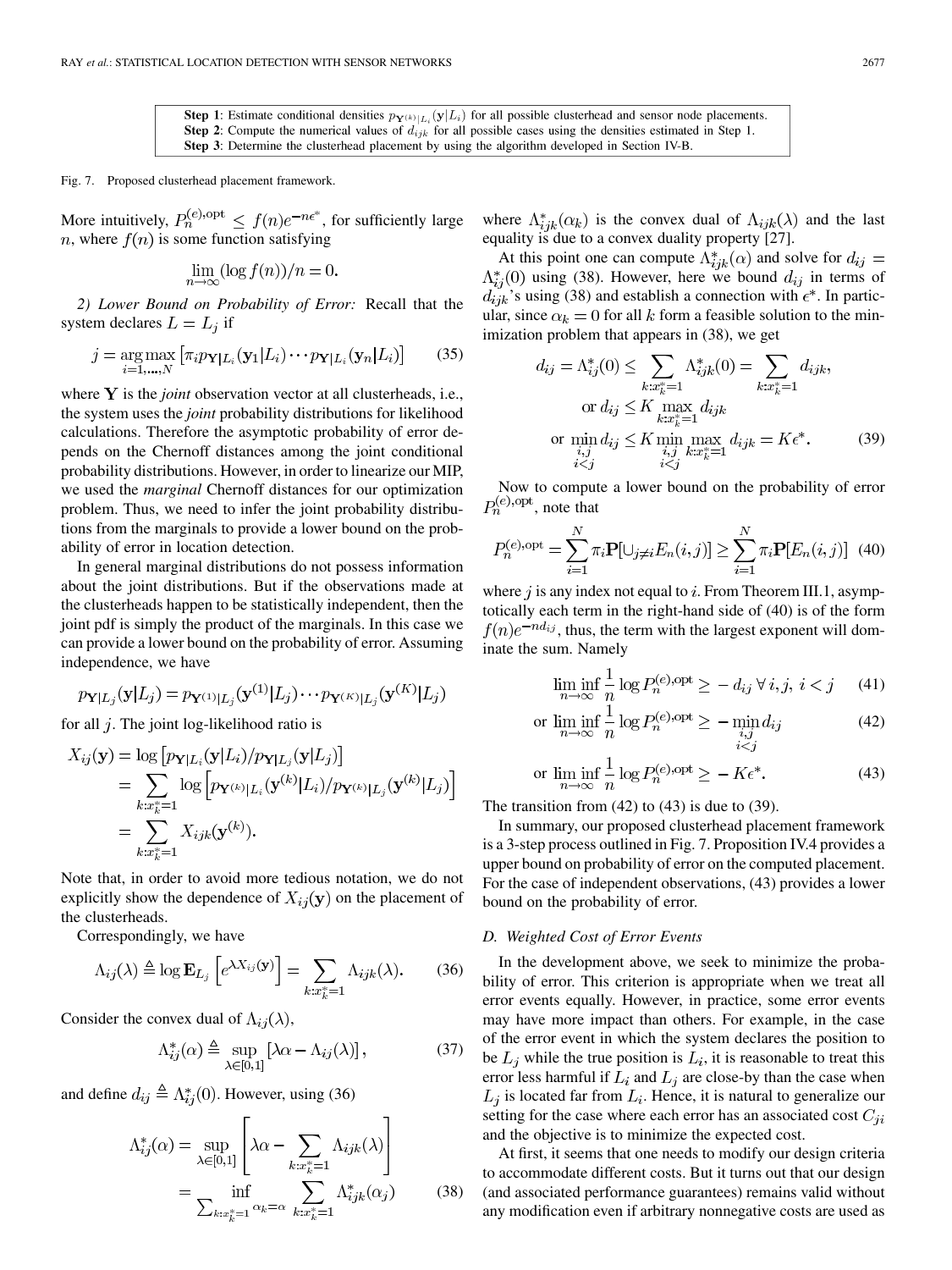long as correct decisions have zero cost. This surprising conclusion is based on the results obtained in [\[28](#page-13-0)]. In particular, let  $P_{L_i}[S^n]$  chooses  $L_i]$  be the probability the the optimum decision rule  $S^n$  declares hypothesis  $L_i$  when hypothesis  $L_i$  is true,  $C_{ji}$  the associated cost, and  $\pi_i$  the *a priori* probability of hypothesis  $L_i$ . Then

$$
\lim_{n \to \infty} -\frac{1}{n} \log \left( \sum_{i} \sum_{j \neq i} \pi_i C_{ji} \mathbf{P}_{L_i} [\mathcal{S}^n \text{ chooses } L_j] \right) = \min_{\substack{s,t \\ s,t}} d_{st}.
$$
 (44)

Note that the argument of  $log$  in  $(44)$  is the average cost. That is, (44) shows that the average cost decreases exponentially with large  $n$  and the exponent is the minimum pairwise Chernoff distance. Since the  $\epsilon^*$  computed in the MIP shown in Fig. 2 gives a lower bound on the minimum pairwise Chernoff distance, the performance guarantees obtained in Section IV-C remain valid.

# *E. Connectivity*

In the formulation shown in Fig. 2, we have not imposed any *connectivity* constraint. This leaves open the possibility that all clusterheads would receive packets from one of the locations at a very low power. Let us now impose additional constraints to avoid such a case. In particular, let  $\zeta_{ij}$  be the indicator function of whether the received signal strength at location  $B_i$  exceeds a threshold  $\Theta$  when the transmitter is at location  $L_i$ . The parameter  $\Theta$  can be chosen to meet quality requirements. Then, adding the constraint

$$
\sum_{k=1}^{M} \zeta_{ik} x_k \ge p, \qquad \forall \, i = 1, 2, \dots N \tag{45}
$$

in the formulation of Fig. 2 ensures that each location is *covered* by at least  $p$  clusterheads. Similarly, the fast algorithm we developed in Section IV-B can be modified to include a connectivity constraint by adding the constraint

$$
\sum_{k=1}^{M} \zeta_{ik} w_k \ge p, \qquad \forall \, i = 1, 2, \dots, N \tag{46}
$$

in the feasibility problem of Fig. 4. Note, however, these additional constraints may make the MIP infeasible for large  $\Theta$  or p.

## V. NUMERICAL RESULTS

There are two numerical aspects of our proposed methodology: i) the scalability of our proposed MIP, and ii) the quality of the clusterhead placement selected by our method. We have simulated realistic sites to evaluate both these aspects, which we discuss in this section.

## *A. Setup*

Our simulation models the fourth floor of the Photonics Building at Boston University. Fig. 8(a) schematically represents the site showing only the primary walls. Clusterheads observe the received signal-strength of each packet. The conditional distribution of the received signal-strength, predicated

on the location of the sensor, is assumed to be log-normal. Therefore, in dB scale, received signal-strengths are Gaussian distributed. Note that log-normal shadowing is widely used in the literature [\[29](#page-13-0)]. The transmit power is assumed to be held constant at 100 mW (20 dBm), and the path-loss exponent is assumed to be 3.5 uniformly. Moreover, each primary wall between the transmitter and the receiver is assumed to introduce an additional 3 dB loss. So, the mean received power  $\mu$  (in dBm) at the receiver is calculated using the formula:  $\mu = 20 - (40 + 10 \times 3.5 \times \log_{10}(d) + 3 \times n)$ ; here, d is the distance between the transmitter and the receiver (in meters),  $n$  is the number of walls separating them, and the term 40 corresponds to the power measured at a close-in reference distance. The standard deviation,  $\sigma$ , (in dBm) is given by  $\sigma = 5 + 1 \times n$ . The parameters used in the simulation are typical [[29\]](#page-13-0). Consecutive observations are assumed to be i.i.d.

## *B. Scalability of the Proposed Integer Program*

First we examine whether our proposed MIP can be used to solve realistic problems. We implemented our proposed MIP (shown in Fig. 2) in CPLEX. It is a commercial linear/quadratic program solver that also supports integer programming [[23\]](#page-13-0). CPLEX solves MIP's using a branch-and-bound method, solving the LP relaxations by a dual-simplex algorithm at each step. Our fast algorithm (cf. Section IV-B) is implemented in C; the subproblems are solved using CPLEX. Both the programs were run on a computer with an Intel® Xeon™CPU running at 3.06 GHz, and 3.6 Gbytes of main memory; background processes were minimal.

In the site model shown in Fig.  $8(a)$ , a set of 100 points are chosen on a grid (not shown in the figure). From this set,  $N$  points are chosen randomly with uniform distribution; these constitute both  $\mathcal L$  and  $\mathcal B$ . Therefore, the size of the problem is proportional to N. We let N increase from 3 with a stepsize of . For each pair of positions, the conditional densities and the associated Chernoff distances are calculated based on the model described in Section V-A. For each value of  $N$ , each program finds the best placement for  $K = 3$  clusterheads.

Fig. 9 shows the run-time of both the approaches as a function of  $|\mathcal{L}| = |\mathcal{B}| = N$ . The nonmonotonicity of the plot arises from the fact that the graphs are random at each point, and that CPLEX uses various heuristics, which in some cases can find an optimal solution faster. From the figure, we see our proposed fast algorithm solved problems of size  $N = 100$ —a cardinality that can represent large sites—in less than 5 min. Within this time CPLEX can solve problems of size  $N = 15$ . In fact, within a time limit of 24 h (86400 s), CPLEX could only solve problems with size  $N = 45$ . So one can safely say that CPLEX would not be able to solve a problem of size  $N = 100$  within a reasonable time-frame. This clearly demonstrates the necessity of the proposed fast algorithm.

#### *C. Quality of the Selected Clusterhead Placement*

As shown in Fig. 8(a), we selected 27 positions on the site so that no two positions are in the same room. Each of the selected positions can hold one clusterhead, and the sensor location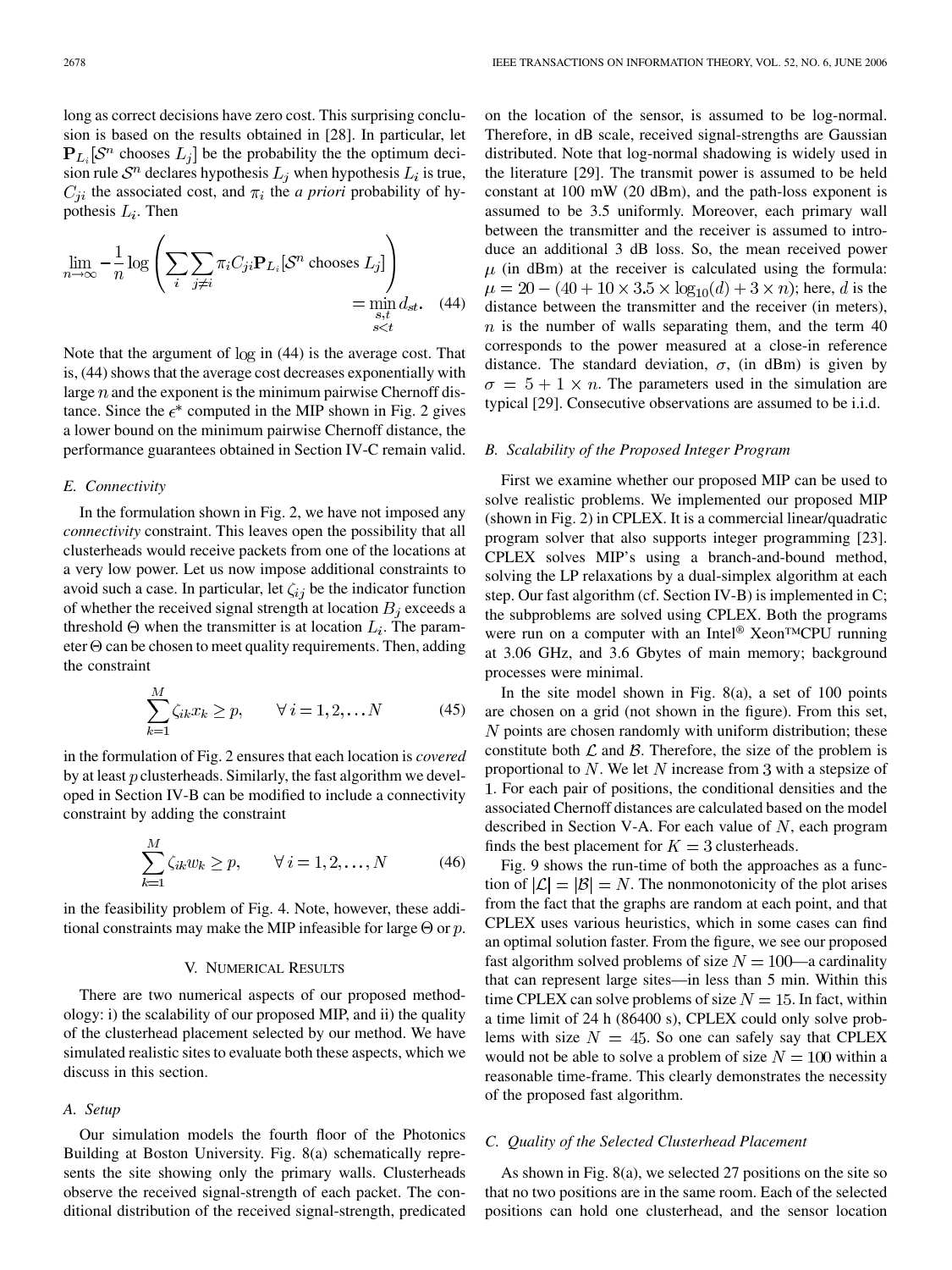

Fig. 8. Clusterhead placement using the proposed methodology in the fourth floor of the Photonics Building, Boston University. (a) Site layout. (b) Probability of error for various placements. (a) Site layout. (b) Probability of error for various placements.



Fig. 9. Scalability of the proposed linear MIP problem.

needs to be resolved to one of them; i.e., these 27 points constitute both  $\mathcal L$  and  $\mathcal B$ .

As described previously, Chernoff distances for all possible combinations are computed by assuming the conditional densities to be Gaussian with mean and variances according to the

model described before. We use  $N = 27$  in our proposed integer program to compute the best placement for  $K=3$  clusterheads. Computation time is about 0.52 s. The outcome is shown in Fig. 8(a) by solid circles. As expected, the clusterheads are not located symmetrically. This is because, as mentioned in Sec-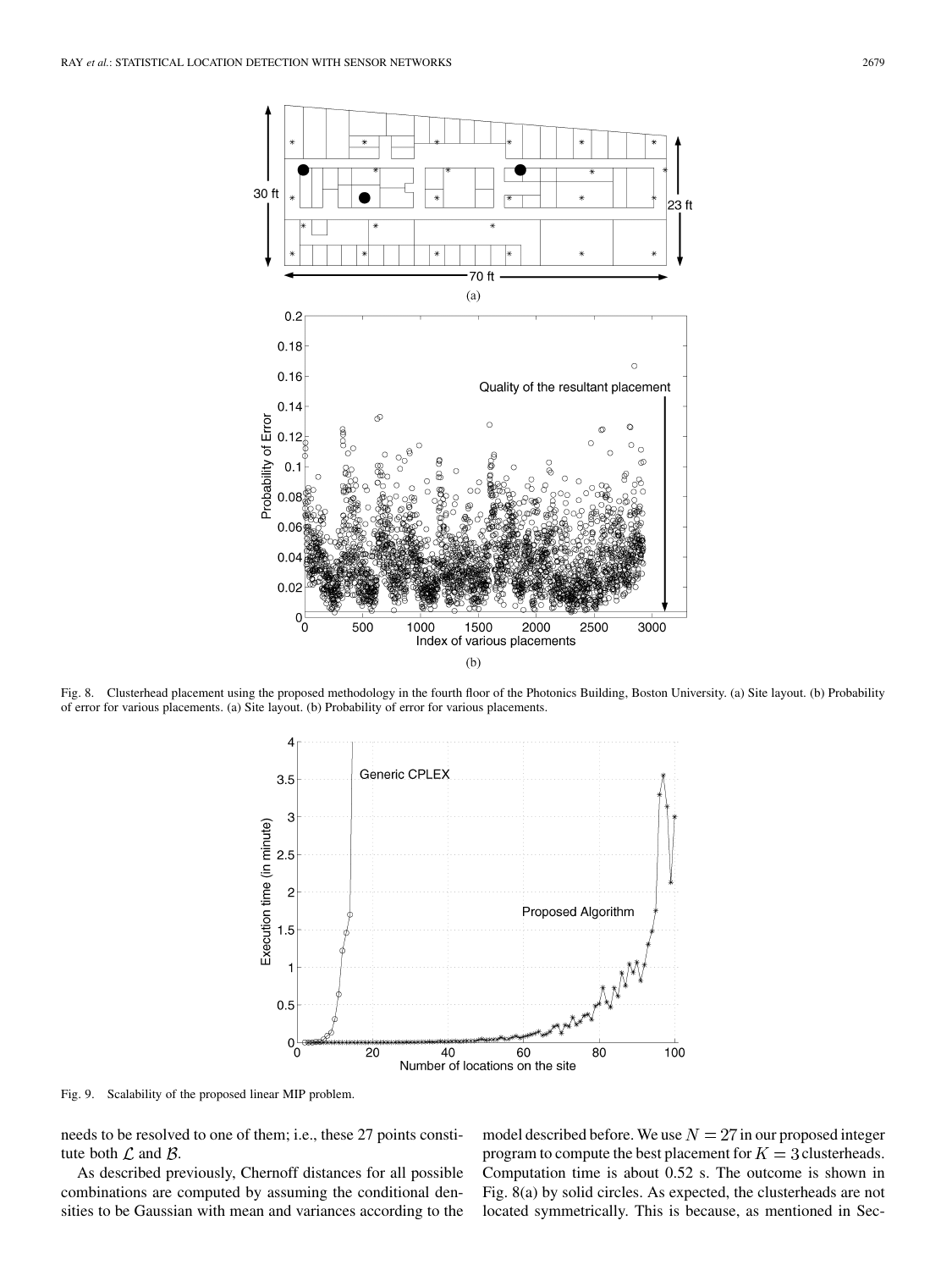

Fig. 10. Number of clusterheads versus  $\epsilon^*$ .

tion II, positions that are located symmetrically to all clusterheads, are difficult to distinguish, and they degrade the performance of the system.

Now we evaluate the probability of error in location detection for all possible placements of three clusterheads in our site. There are in total  $\binom{27}{3} = 2925$  possible placements. First, clusterheads are placed according to a given placement. Then, one position is chosen with uniform probability from  $\mathcal{L}$ , and the sensor node is placed at that position. Next, 10 observation samples are generated for each clusterhead based on the statistical model described above. (Assuming a 1-s sampling interval, this represents an observation period of only 10 s.) All these samples are considered i.i.d. Thus, in aggregate there are 30 observations. These 30 samples are collected together and maximum-likelihood decision about the location of the sensor is taken. Note that, since all sensor locations are equally likely, ML decision is also the MAP decision. For each given placement of clusterheads, the trial is repeated 10 000 times. The fraction of erroneous decisions then provides the probability of error in location detection associated with that placement of clusterheads.

Fig. 8(b) shows the probability of error,  $P_e$ , for all possible clusterhead placements. We find that  $P_e$  varies widely with clusterhead placement:  $P_e$  is as high as 16% for some placements, whereas there are placements which reduces  $P_e$  to less than 0.5%. This clearly demonstrates the need for intelligent clusterhead placement.

The horizontal line in Fig. 8(b) refers to  $P_e = 0.0035$ , the observed probability of error when clusterheads are positioned according to the placement selected by our proposed integer program. It is clear that the selected placement performs near optimal.

#### *D. Evaluation of Design Alternatives*

One of the important advantage of our framework is that it provides answers to many "what-if" questions that are often used for designing practical systems. Below we explore a few dimensions to illustrate the power of our methodology.

*1) Number of Clusterheads:* First, consider the effect of increasing  $K$ , the number of clusterheads. Clusterheads are usually costly. Thus it is important to understand whether increasing  $K$  brings about a significant performance gain. We illustrate the tradeoff for the site shown in Fig. 8(a) with  $N = M = 100$ . We increase  $K$  from 3 to 30. For each case, we solve the optimization problem. The behavior of the optimal Chernoff distance,  $\epsilon^*$ , is shown in Fig. 10. Optimal  $\epsilon^*$  is nondecreasing as expected, but the gain is not uniform over our chosen range. The increase in  $\epsilon^*$  is modest (roughly linear) at the beginning. However, there is no gain if we increase  $K$  from 17 to 21. On the other hand,  $\epsilon^*$  increases sharply after  $K = 27$ . So, a system expansion for this example may not be profitable unless  $K$  is quite high. This insight is hard to predict without our proposed framework.

*2) Number of Observations:* The probability of error decreases with the number of observations. However, the system must wait longer in order to obtain a large number of observations. Recall that the system assumes that the user location can be considered static over the measurement period. Thus, it is desirable to reduce the observation time, especially while tracking a moving user. An estimate of the number of observations–and hence the observation duration–can be made from the upper bound of the probability of error given by Proposition IV.4. Fig. 11 shows the simulation results for the behavior of probability of error as well as the theoretical upper bound as the number of observations,  $n$ , is increased. The decrease is exponential as Theorem III.1 postulates. The upper bound is not tight in this regime, but it is indeed an upper bound. In practice,  $n$  is not a very tight resource (compared to  $K$ , the number of clusterheads) and usually an educated estimation of  $n$  using the upper bound will suffice.

*3) Coverage Constraint:* So far we have not considered the effect of the coverage constraint,  $p$ . Table I shows the behavior of  $\epsilon^*$  with increasing p. For this example, we have used  $M =$  $N = 27$ ,  $K = 8$ . The threshold  $\Theta$  is set to  $-70$  dB. Clearly, increasing p can only decrease  $\epsilon^*$  as Table I shows. However, in this example, there is no effect of p as long as  $p \leq 6$ . The choice  $p = 7$  slightly reduces  $\epsilon^*$ ; but the optimization problem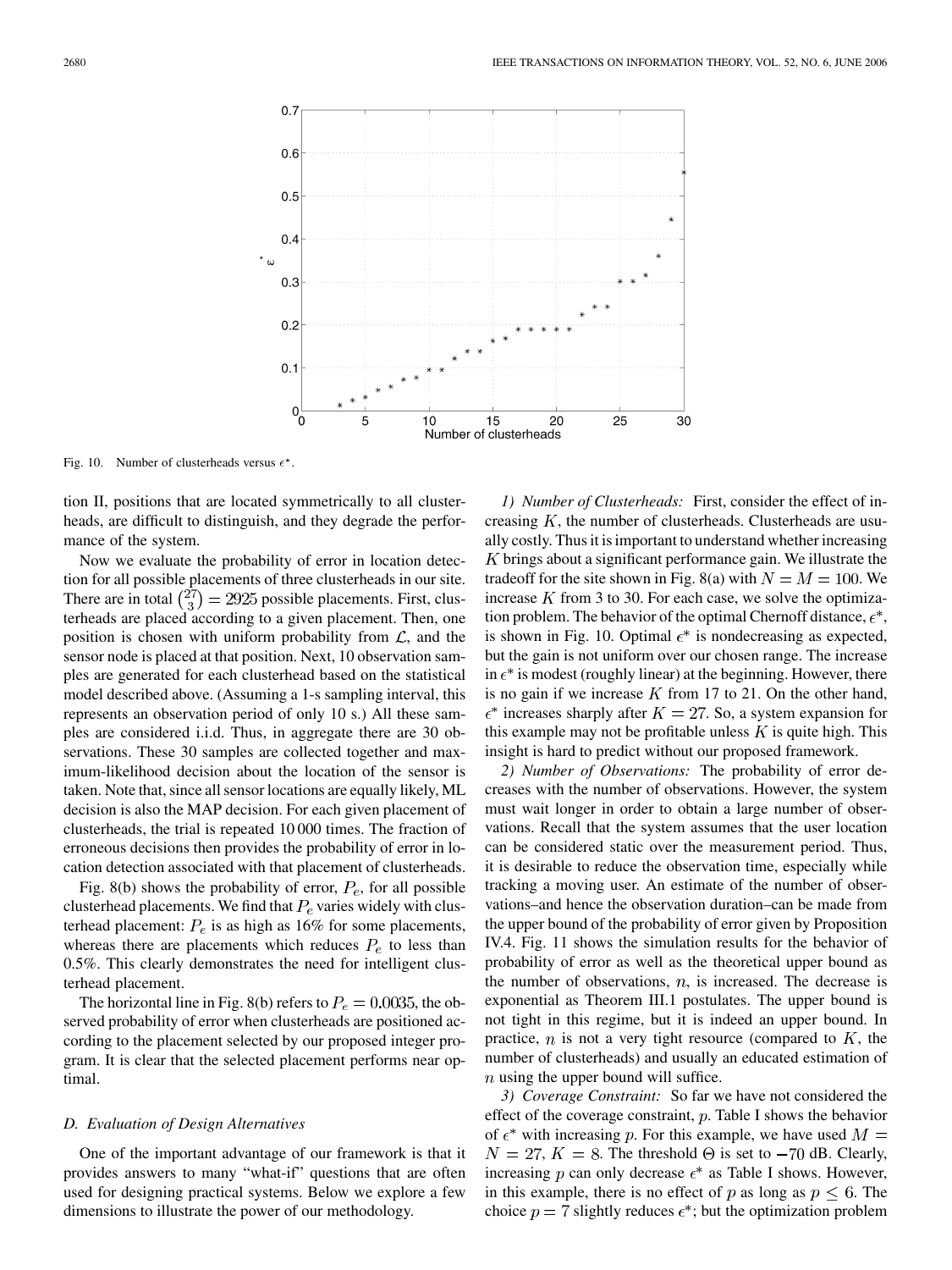

Fig. 11. Number of observations versus the probability of error.

TABLE I SMALLEST CHERNOFF DISTANCE VERSUS COVERAGE CONSTRAINT.  $M = N = 27, K = 8$ 

| Coverage constraint |            |
|---------------------|------------|
| $=1,\ldots,6$       | 0.39303    |
| $=$ $\alpha$        | 0.38731    |
|                     | Infeasible |

is infeasible for  $p = 8$ . Usually,  $p = 2$  or  $p = 3$  provides sufficient robustness under normal operational conditions. Thus, we can conclude that the coverage constraint is not very imposing in this example.

## VI. CONCLUSION

A hierarchical wireless sensor network can provide (indoor) location detection service. In this paper, we have proposed a systematic framework to optimally position a given number of clusterheads with the goal of optimizing the performance of the location detection service, thereby complementing other existing location detection schemes that consider clusterhead placements to be given.

We posed the problem of location detection as a hypothesis testing problem by discretizing the space. This is also necessary in practical systems in order to carry out required measurements. Our framework chooses the clusterhead placement that maximizes the worst case Chernoff distance over all pairs of conditional densities. Employing large deviations results, we provided an asymptotic guarantee on the probability of error in location detection. The proposed framework is applicable to a variety of practical situations since it does not impose any restriction on the distribution of the observation sequence, hence allowing the use of any set of physical observations. *Mutatis mutandis*, it is also applicable in a WLAN context.

We developed a mixed integer programming formulation to determine the optimal clusterhead placement, and a fast algorithm for solving it. We evaluated the scalability of the proposed MIP as well as the quality of the resultant placement. Our implementation of the proposed fast algorithm shows that the proposed MIP is capable of solving realistic problems within reasonable time-frames. The quality of the clusterhead placement found by our proposed MIP was assessed through simulation of a realistic site. From the simulation results we found that the proposed placement performs near-optimal in our simulation environment even with a small number of observation samples.

## APPENDIX I

NP-HARDNESS OF THE CLUSTERHEAD PLACEMENT PROBLEM

Let us call the recognition version of the optimization problem solved by the MIP of Fig. 2, as the CLUSTERHEAD PLACEMENT problem. In this appendix, we show that CLUS-TERHEAD PLACEMENT is NP-hard. In what follows, it will be helpful to visualize CLUSTERHEAD PLACEMENT by means of a complete bipartite graph as shown in Fig. 12. In this figure, there are  $M$  nodes in the upper partition, and  $N(N-1)/2$  nodes in the lower partition. Node  $(i, j)$  of the lower partition is connected to node  $k$  of the upper partition with an edge having weight  $d_{ijk}$ . Then CLUSTERHEAD PLACEMENT is the following problem.

- **INSTANCE:** A complete bipartite Graph  $G = (V, E)$ , with M nodes in the first partition  $\mathcal{B}$ ,  $N(N-1)/2$ nodes in the other partition  $\mathcal{L}$ , nonnegative weights  $d_{ijk}$  on the edges, positive integer  $K \leq |\mathcal{B}|$  and a number  $\epsilon$ .
- QUESTION: Is there a subset  $\mathcal{K} \subseteq \mathcal{B}$  such that  $|\mathcal{K}| = K$ and such that every vertex  $v = (i, j) \in \mathcal{L}$  is joined to at least one node  $k \in \mathcal{K}$  by an edge with weight  $d_{ijk} \geq \epsilon$ ?

We transform DOMINATING SET to CLUSTERHEAD PLACEMENT problem. Recall that DOMINATING SET is the following problem [[30,](#page-13-0) p. 75]: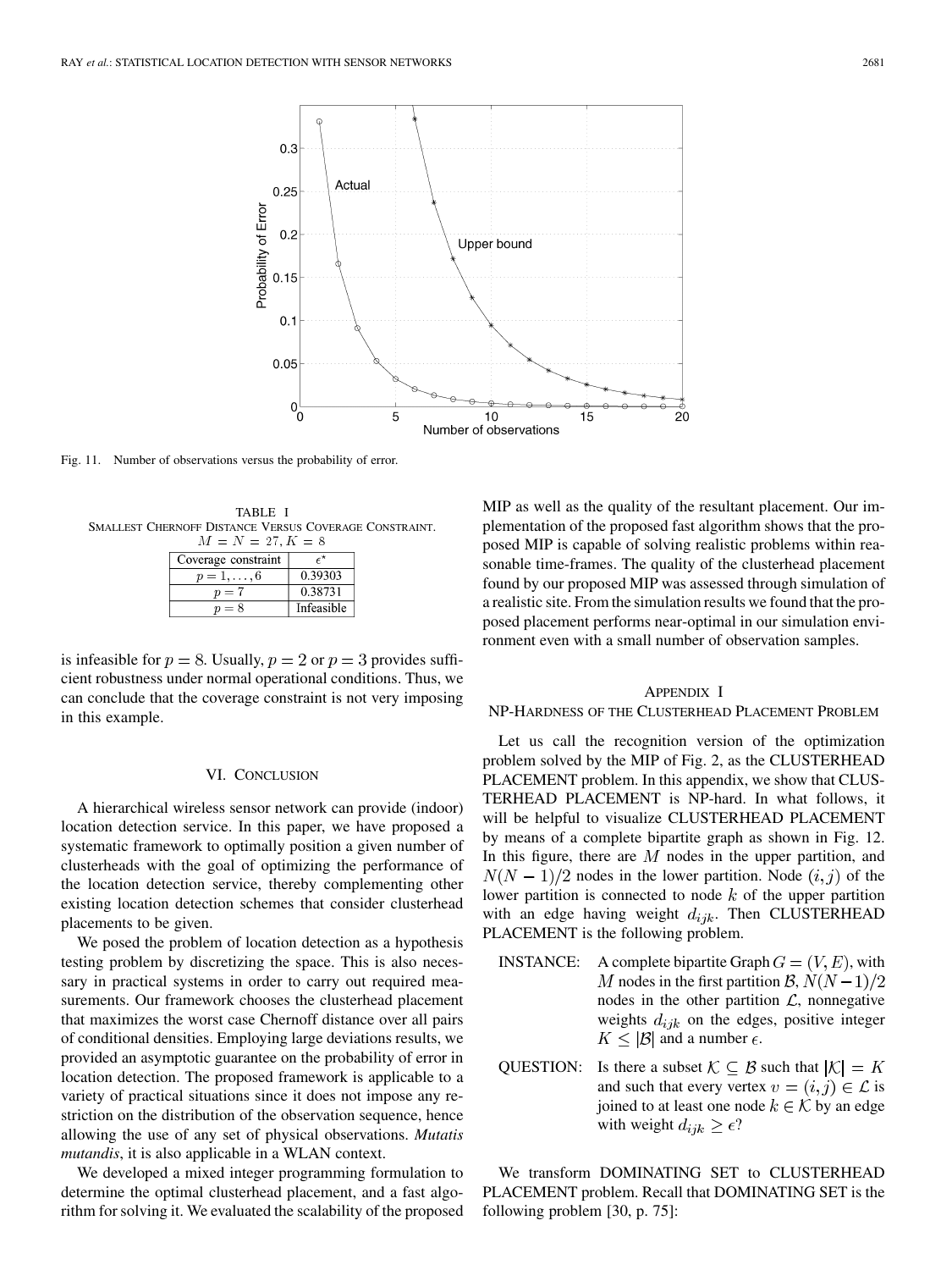

Fig. 12. Bipartite graph illustrating the action of proposed MIP.

**INSTANCE:** Graph  $G = (V, E)$ , positive integer  $\overline{K} \leq |V|$ . QUESTION: Is there a subset  $V' \subseteq V$  such that  $|V'| \leq \overline{K}$ and such that every vertex  $v \in V \backslash V'$  is joined to at least one member of  $V'$  by an edge in  $E$ ?

DOMINATING SET is known to be NP-hard [[30\]](#page-13-0), so this transformation will establish NP-hardness of CLUSTERHEAD PLACEMENT.

Given an instance of the DOMINATING SET problem with  $G = (V, E)$ , and positive integer  $\bar{K}$ , put  $M = |V|$  and choose smallest N such that  $N(N-1)/2 \geq |V|$ . Put M nodes in  $\mathcal{B}, N(N-1)/2$  nodes in  $\mathcal{L}$ , and create a complete bipartite graph  $G'$  as shown in Fig. 12. Index the nodes in  $\mathcal L$  by  $l : 1 \leq$  $l \leq N(N-1)/2$ . Assign weight 1 to the edge connecting node  $v_l \in \mathcal{L}, 1 \leq l \leq |V|$ , and  $v_k \in \mathcal{B}$  if  $l = k$  or  $(v_l, v_k) \in E$ ; 0 otherwise. Finally assign weight 1 to all edges connecting node  $v_l \in \mathcal{L}, |V| < l \leq N(N-1)/2$ , and  $v_k \in \mathcal{B}$ . It is easy to see that this construction is a polynomial time operation.

Now execute CLUSTERHEAD PLACEMENT on  $G'$  with  $K = \overline{K}$  and  $\epsilon = 1$ . If CLUSTERHEAD PLACEMENT returns YES, then for each node  $v_l \in \mathcal{L}$ , there is a node in  $v_k \in \mathcal{K}$  such that the weight of  $(v_l, v_k)$  is 1. But then  $v_l$  and  $v_k$  is connected in G; i.e., each node  $v_l \in V \setminus \mathcal{K}$  (viewing  $\mathcal{K}$  as a subset of nodes of G) is connected to a node in K. Since  $|K| = K$ , DOMINATING SET requirement on  $G$  is satisfied as well.

Now suppose that CLUSTERHEAD PLACEMENT returns NO. Since for any choice of K, the nodes  $v_l \in \mathcal{L}, |V| < l \leq$  $N(N-1)/2$ , are connected to a node in K with weight 1, it must be the case that for every choice of  $K$ , there is a node x in the set  $\{v_l \in \mathcal{L}, 1 \leq l \leq |V|\}$ , for which there is no node in  $K$  that is connected to  $x$  by an edge with weight 1. But that means no subset of  $V$  with  $K$  elements can cover the rest of the nodes; i.e., DOMINATING SET would return NO as well. We therefore have transformed DOMINATING SET to CLUSTERHEAD PLACEMENT and thus CLUSTERHEAD PLACEMENT is NP-hard.

# APPENDIX II

CHERNOFF DISTANCE BETWEEN GAUSSIAN DENSITIES

As we pointed out earlier, our framework can handle arbitrary distributions. However, in many situations, the observation is simply the signal strength and is well modeled as a Gaussian random variable with appropriate mean and variance. In this section, we consider this important special case and provide a closed-form formula for the Chernoff distance  $d_{ijk}$ .

Denote the Gaussian conditional densities by

$$
p_{Y^{(k)}|L_i}(y|L_i) = \frac{1}{\sigma_{k|i}\sqrt{2\pi}} \exp\left\{-\frac{(y-\mu_{k|i})^2}{2\sigma_{k|i}^2}\right\}
$$

$$
\triangleq N(y;\mu_{k|i},\sigma_{k|i}^2)
$$

$$
p_{Y^{(k)}|L_j}(y|L_j) = N(y;\mu_{k|j},\sigma_{k|j}^2).
$$

Then, (3) yields

 $\overline{1}$ 

$$
\Lambda_{ijk}(\lambda) = \lambda \log \left( \frac{\sigma_{k|j}}{\sigma_{k|i}} \right) + \log \sigma_{k|i}
$$

$$
- \frac{1}{2} \log \left[ \lambda \sigma_{k|j}^2 + (1 - \lambda) \sigma_{k|i}^2 \right]
$$

$$
- \frac{1}{2} \cdot \frac{\lambda (1 - \lambda) (\mu_{k|i} - \mu_{k|j})^2}{\lambda \sigma_{k|j}^2 + (1 - \lambda) \sigma_{k|i}^2}.
$$

Define

$$
A = (\sigma_{k|j}^2 - \sigma_{k|i}^2) \left[ 2 \log \left( \frac{\sigma_{k|j}}{\sigma_{k|i}} \right) (\sigma_{k|j}^2 - \sigma_{k|i}^2) + (\mu_{k|i} - \mu_{k|j})^2 \right],
$$
  
\n
$$
B = (\sigma_{k|j}^2 - \sigma_{k|i}^2) \left[ 4\sigma_{k|i}^2 \log \left( \frac{\sigma_{k|j}}{\sigma_{k|i}} \right) - (\sigma_{k|j}^2 - \sigma_{k|i}^2) \right]
$$
  
\n
$$
+ 2\sigma_{k|i}^2 (\mu_{k|i} - \mu_{k|j})^2
$$
  
\n
$$
C = \sigma_{k|i}^2 \left[ 2\sigma_{k|i}^2 \log \left( \frac{\sigma_{k|j}}{\sigma_{k|i}} \right) - (\sigma_{k|j}^2 - \sigma_{k|i}^2) - (\mu_{k|i} - \mu_{k|j})^2 \right].
$$

The minimum of  $\Lambda_{ijk}(\lambda)$  occurs at

$$
\lambda^* = \frac{-B \pm \sqrt{B^2 - 4AC}}{2A} \tag{47}
$$

the sign being chosen to ensure that  $\lambda^* \in [0,1]$ . Indeed, as  $\Lambda_{ijk}(0) = \Lambda_{ijk}(1) = 0$ , and  $\Lambda_{ijk}(\lambda)$  is a convex function,  $\lambda^*$ minimizes  $\Lambda_{ijk}(\lambda)$ . Then, we have

$$
d_{ijk} = -\Lambda_{ijk}(\lambda^*). \tag{48}
$$

# APPENDIX III

#### UPPER BOUND FOR BINARY CASE

*Theorem III.1:* Suppose  $\pi_i = 1/N$  for all i. Then  $P_n^{(e)} \leq$  $e^{-nd_{ijk}}$  for all n.

*Proof:* From our assumption that  $y_1^{(k)}, \ldots, y_n^{(k)}$  are i.i.d, we have

$$
X_{ijk}\left(\mathbf{y}_1^{(k)},\ldots,\mathbf{y}_n^{(k)}\right) = \sum_{l=1}^n X_{ijk}(\mathbf{y}_l^{(k)}).
$$
 (49)

Since the ML rule rejects  $L_j$  if the likelihood ratio is greater than 0, for any *n* and  $\lambda \geq 0$ 

$$
\beta_n = \mathbf{P}_{L_j} [X_{ijk} \left( \mathbf{y}_1^{(k)}, \dots, \mathbf{y}_n^{(k)} \right) > 0]
$$
  
\n
$$
\leq \mathbf{P}_{L_j} [e^{\lambda \sum_{l=1}^n X_{ijk}(\mathbf{y}_l^{(k)})} > e^{\lambda \cdot 0}]
$$
  
\n
$$
\leq \mathbf{E}_{L_j} [e^{\lambda \sum_{l=1}^n X_{ijk}(\mathbf{y}_l^{(k)})}]
$$
  
\n
$$
= \left[ \mathbf{E}_{L_j} [e^{\lambda X_{ijk}(\mathbf{y}^{(k)})}] \right]^n
$$
  
\n
$$
= e^{n \cdot \log \left( \mathbf{E}_{L_j} [e^{\lambda X_{ijk}(\mathbf{y}^{(k)})}] \right)}.
$$

The inequality above is the Markov inequality. Optimizing with respect to  $\lambda$  and recognizing that it suffices to optimize over  $\lambda \in$